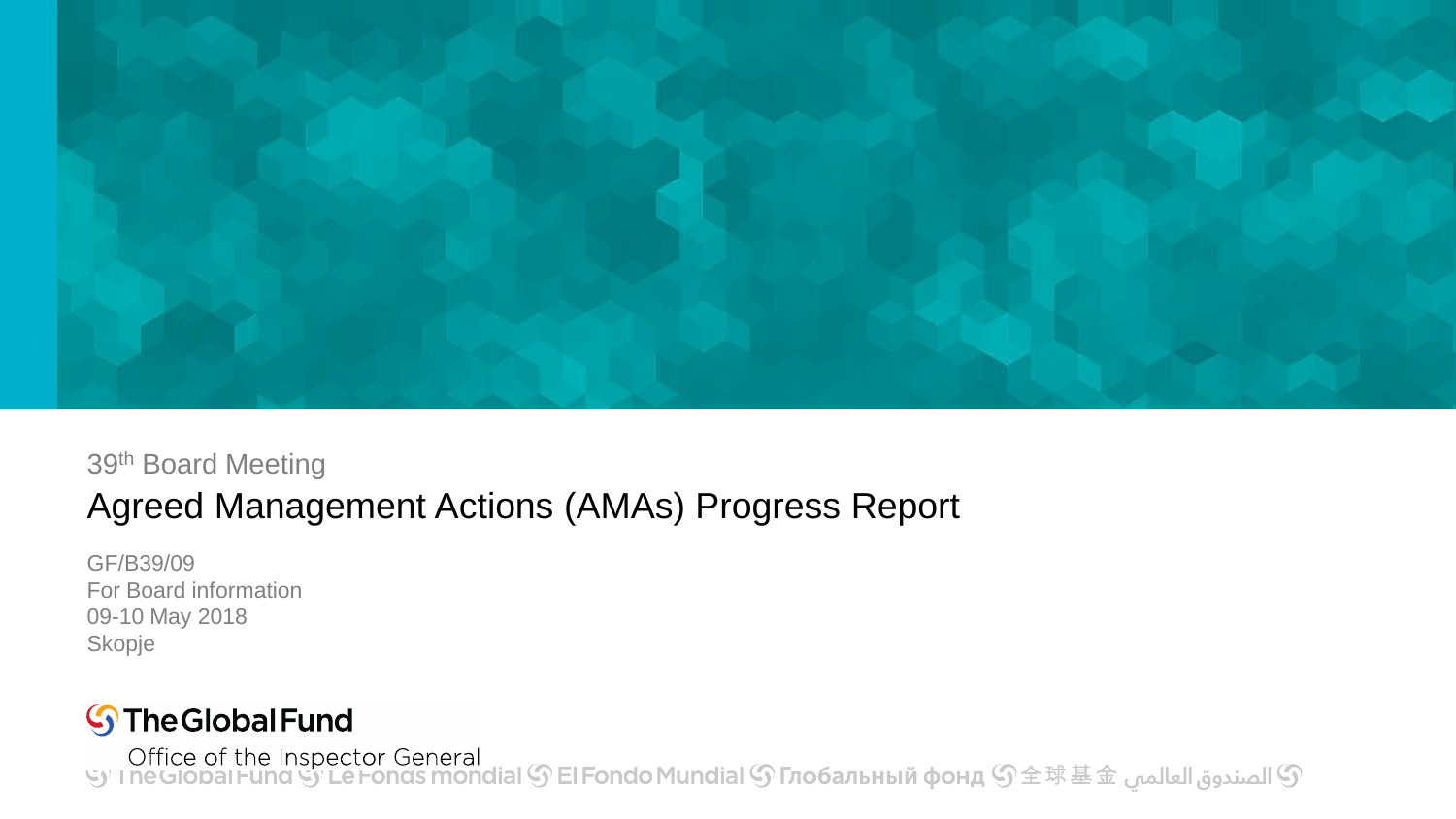### **PART 1**

### **OIG SUMMARY OF LONG OVERDUE AMAS As of February 2018**

 $\mathbb G$  El Fondo Mundial  $\mathbb G$  Глобальный фонд  $\mathbb G$   $\hat{\mathbb F}$   $\hat{\mathbb F}$  الصندوق العالمس  $\mathbb G$ 1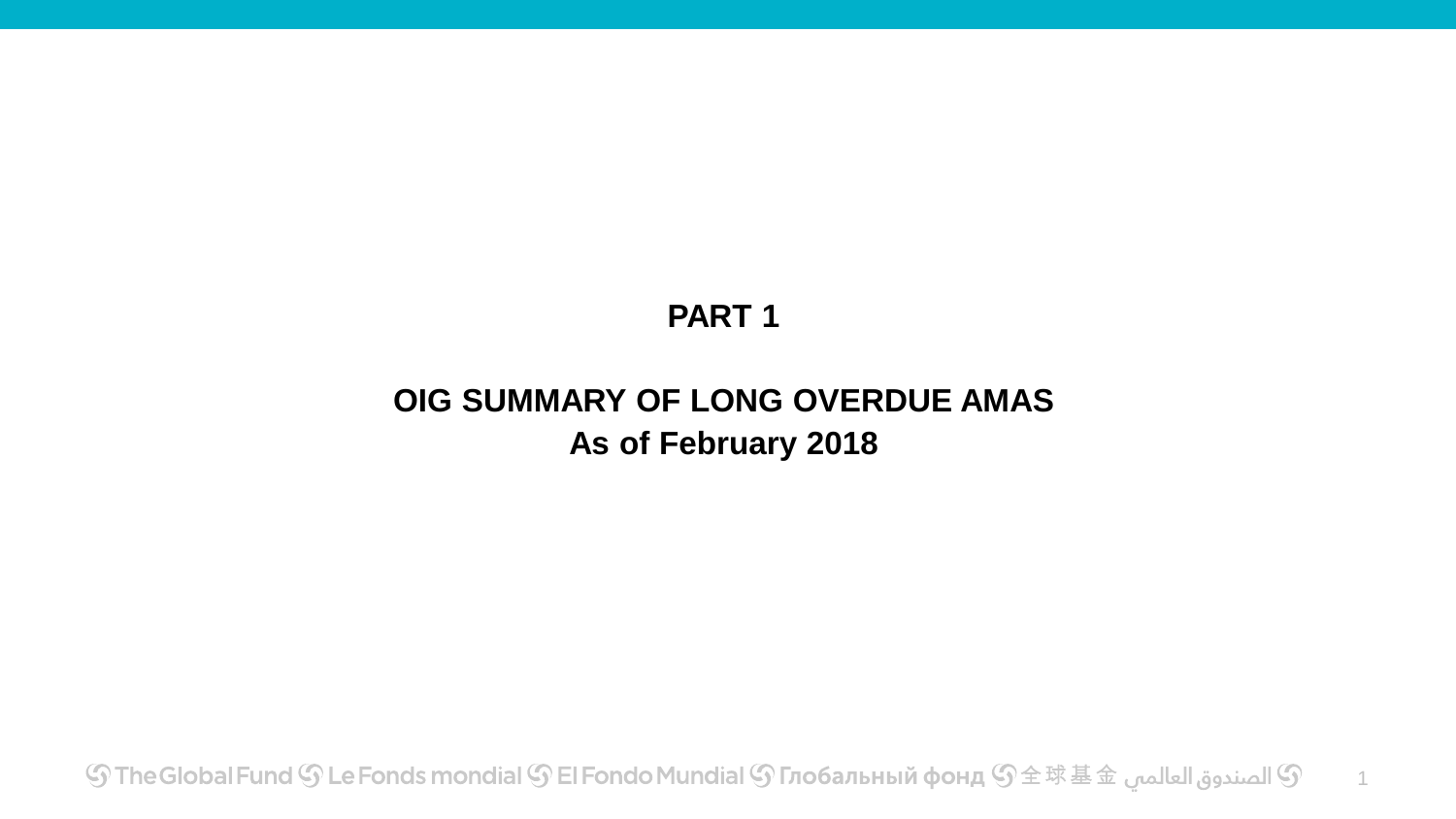## Year over Year Overdue AMA Aging

### As of February 2018

|                         | Less than<br>30 days<br>late | 31-90 | 91-180<br>days late days late | <b>More</b><br>than 180<br>days late | <b>TOTAL</b> |
|-------------------------|------------------------------|-------|-------------------------------|--------------------------------------|--------------|
| <b>Grant Management</b> |                              | 5     |                               | 12                                   | 18           |
| <b>SIID</b>             |                              |       |                               | 1                                    |              |
| <b>Finance</b>          |                              |       |                               | 3                                    |              |
| <b>Other</b>            |                              |       |                               |                                      |              |
| <b>TOTAL</b>            |                              | 6     |                               | 16                                   | 24           |



- The Secretariat has improved in closing AMAs:
	- 74% of AMAs due during the period were closed (vs 67% in the prior period).
	- However, of those AMAs, 31% were closed on time (vs 37% in the prior period).
- The total number of overdue AMAs has decreased by 38% since Feb 2017
- The Secretariat has made significant improvements in closing recent AMAs before they are 180 days late

#### **March Update:**

27 AMAs are currently overdue

2 23 AMAs are currently more then 90 days late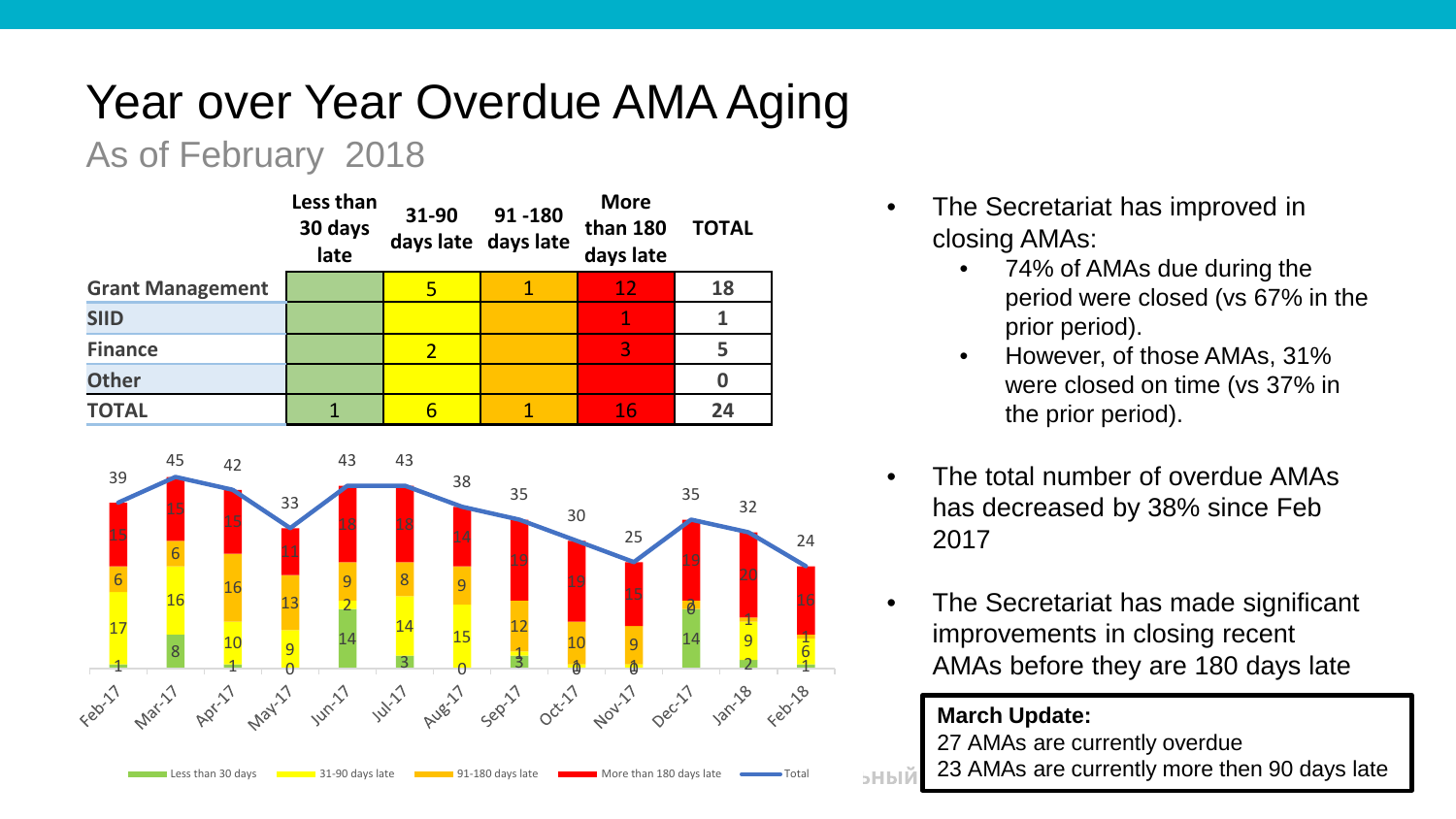### Long-outstanding AMAs

Are almost evenly split between Internal Secretariat Processes and Country Grant portfolios

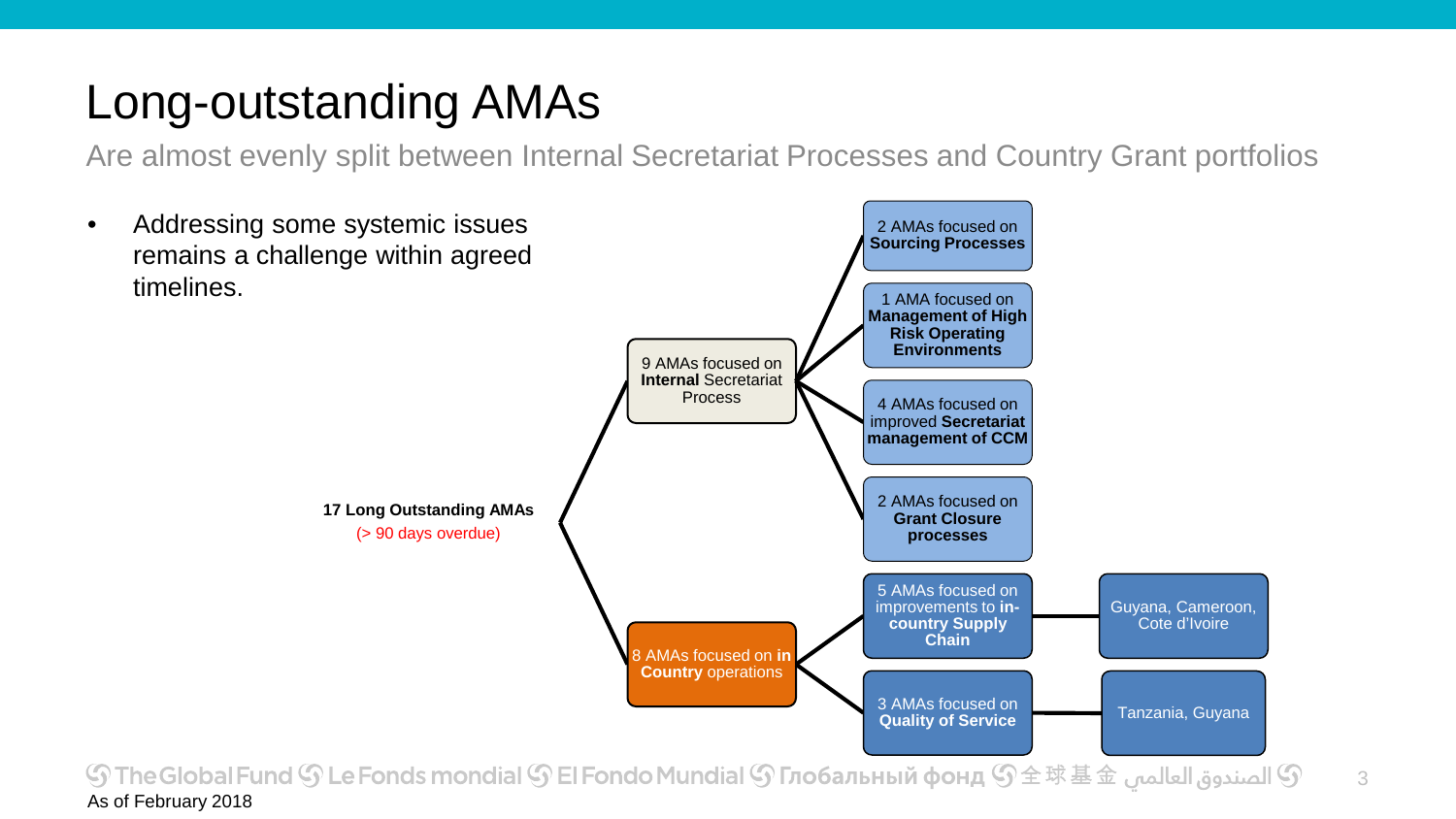## Sourcing Processes<sup>1</sup>

### Gaps found in audits from 2014 and 2015 still remain open

Progress has been made:

- With the introduction of a revised Procurement Framework (Policy, Regulations and Procedures), *and*
- On defining approaches for calculating key performance indicators Gaps remain on:
- The need for up-to-date and reliable data to forecast global needs in order to optimize procurement and order management
- Developing an management information system to capture and provide data to drive procurement decision making
- Key operational controls around the procurement process: the effective implementation of Preferred Supplier Lists, monitoring of compliance with procurement procedures and availability of documentation to justify procurement activity.

| GF-OIG-14-<br>007 | Audit of the quantification and<br>forecasting arrangements for<br>antiretroviral medicines<br>supported by the Global Fund in<br>six African high-impact<br>countries | Recommendation | In conjunction with the Sourcing Department and in line with the Procurement for Impact project, a platform to<br>automatically aggregate data for the global health product forecast for the three diseases will be implemented. As<br>an intermediate measure of progress, manual aggregation will be completed by 30 September 2014.                                                                                                                                                                                                                                                                                                                                                                                                                                                                                                                                                                 | 0/09/2015 | <b>FISA</b> |
|-------------------|------------------------------------------------------------------------------------------------------------------------------------------------------------------------|----------------|---------------------------------------------------------------------------------------------------------------------------------------------------------------------------------------------------------------------------------------------------------------------------------------------------------------------------------------------------------------------------------------------------------------------------------------------------------------------------------------------------------------------------------------------------------------------------------------------------------------------------------------------------------------------------------------------------------------------------------------------------------------------------------------------------------------------------------------------------------------------------------------------------------|-----------|-------------|
| GF-OIG-15-<br>008 | Procurement and Supply Chain Agreed<br>Management at the Global Fund Management                                                                                        | Action 3       | The Secretariat will strengthen the Sourcing Department's operational capacity function to properly support and<br>monitor procurement activities (health and non-health products). In close collaboration with the Grant Management<br>Division, these will include, at a minimum: i. Updating its procurement regulations; ii. Implementing strong financial<br>controls around procurement activities; iii. Defining the methodology and approaches for calculating key<br>performance indicators; iv. Strengthening the Department's capability with regard to non-health products; and v.<br>Implementing an appropriate management information system to capture relevant data and to support its<br>procurement related decision making. A thorough needs analysis to identify the required functionality will be<br>developed and presented to the Management Executive Committee for approval. | 0/09/2015 | <b>FISA</b> |

#### ① الصندوق العالمي G The Global Fund  $\mathbb{S}$  Le Fonds mondial  $\mathbb{S}$  El Fondo Mundial  $\mathbb{S}$  Глобальный фонд  $\mathbb{S}$ 全球基金 الصندوق العالمي

4

1The 2018 Audit plan includes a follow up audit of Sourcing, which will audit the implementation and effectiveness of all Sourcing AMAs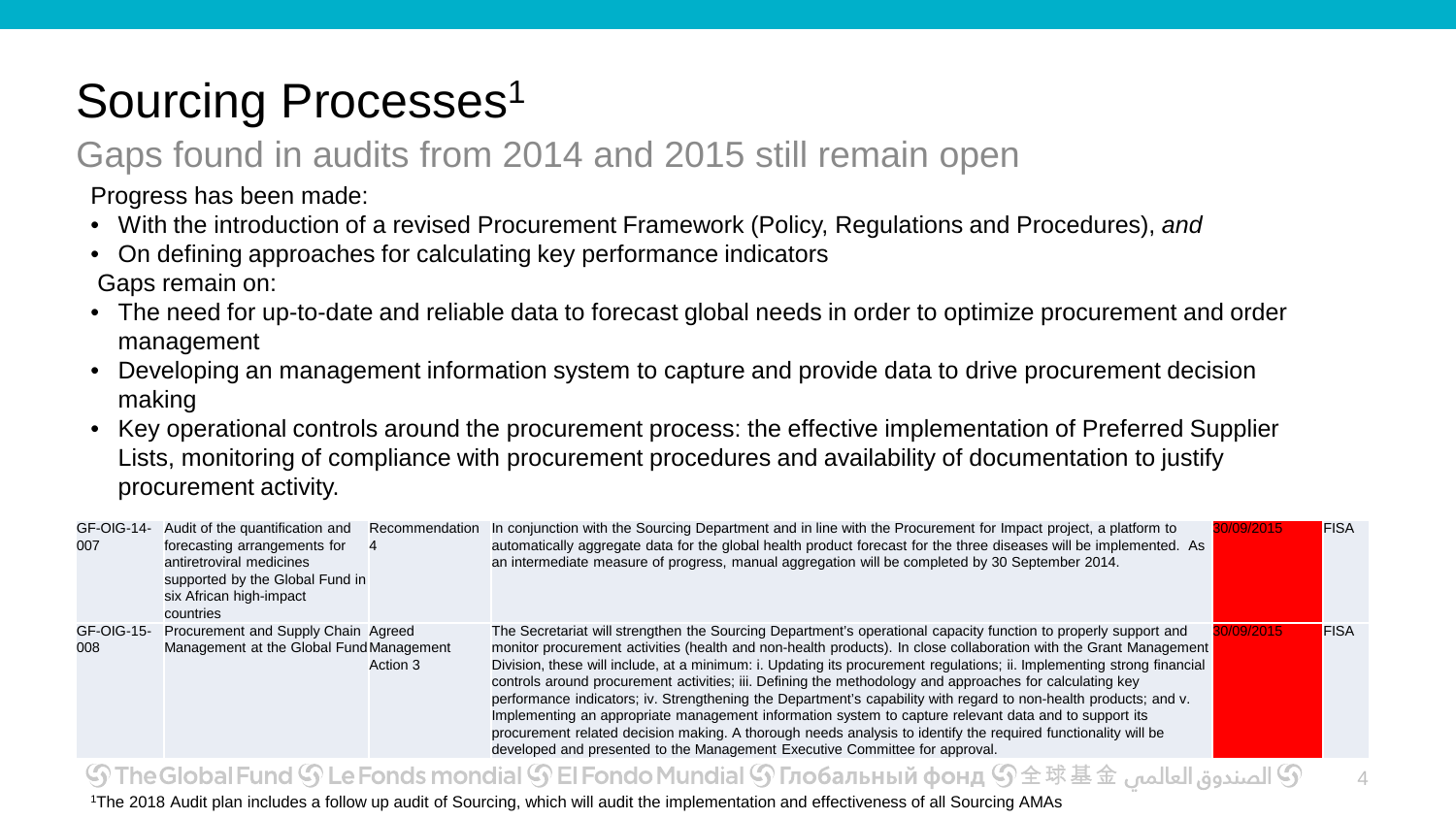## Management of High Risk Operating Environments

### Need for guidance enabling effective crisis response

The Secretariat had a limited policy framework to guide or support grant management in high risk environments. This has resulted in inconsistent identification or classification of high risk countries, and in gaps in response to the identified issues.

Progress has been made:

• The Secretariat has approved an Operational Policy Note for COEs, which addresses one of the mitigating measures identified.

Gaps remain:

• There is still a need for processes and tools to support contingency planning or crisis and emergency response by grant management and implementers.

| GF-OIG-17-002<br><b>High Risk Environments</b> | Global Fund Grant Management in<br>Agreed Management<br>Action 1 | The Secretariat will develop:<br>a) Operational Policy Note for Challenging Operating Environments<br>(COEs) that clarifies the process for classification of countries as COEs<br>including further sub-classifications and the flexibilities available to the<br>countries and how such flexibilities are approved.<br>b) Guidance for contingency planning for countries facing crisis and<br>emergencies. | 0/06/2017 | <b>Grant Management</b> |
|------------------------------------------------|------------------------------------------------------------------|---------------------------------------------------------------------------------------------------------------------------------------------------------------------------------------------------------------------------------------------------------------------------------------------------------------------------------------------------------------------------------------------------------------|-----------|-------------------------|
|------------------------------------------------|------------------------------------------------------------------|---------------------------------------------------------------------------------------------------------------------------------------------------------------------------------------------------------------------------------------------------------------------------------------------------------------------------------------------------------------------------------------------------------------|-----------|-------------------------|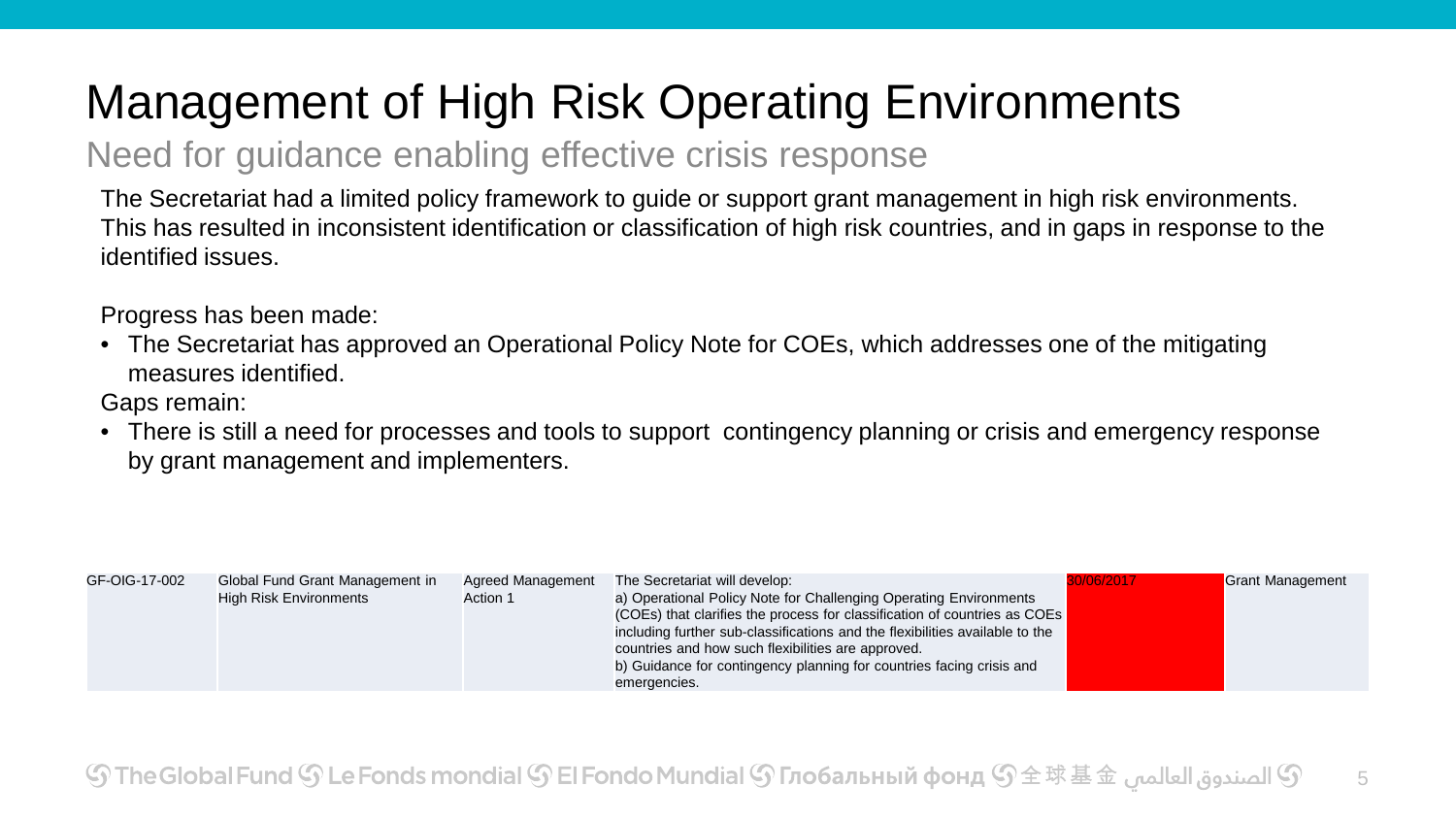### Secretariat Management of Country Coordination Mechanisms

Gaps remain in CCM oversight and implementation of CCM policies and procedures

The outstanding AMAs are related to the following issues:

- Oversight of Global Fund grants by CCMs is weak and requires improvement
- CCMs are duplicating other structures, with limited integration into national systems or harmonization and coordination with these parallel entities
- Management of conflicts of interests is weak
- Sustainability issues of CCMs after GF withdrawal are not adequately planned for

| GF-OIG-16-<br>004 | Audit of the Global Fund<br><b>Country Coordinating</b><br>Mechanism | Agreed      | The Secretariat will develop a mechanism to strengthen CCM oversight. This will include:<br>Management Action Revising and rolling out the CCM Oversight Guidance Paper to clarify the content and level/extent of<br>oversight expected from CCMs; and<br>Analyzing options for enhancing effective engagement of CCM members in oversight, including<br>consideration of annual participation schedules for members, more flexible participation of members in<br>meetings where their skillsets or roles are essential etc. | Grant<br>Management |
|-------------------|----------------------------------------------------------------------|-------------|--------------------------------------------------------------------------------------------------------------------------------------------------------------------------------------------------------------------------------------------------------------------------------------------------------------------------------------------------------------------------------------------------------------------------------------------------------------------------------------------------------------------------------|---------------------|
| GF-OIG-16-<br>004 | Audit of the Global Fund<br><b>Country Coordinating</b><br>Mechanism | Agreed      | The Secretariat will in collaboration with partners, devise a structured process to evaluate the readiness,<br>Management Action willingness, and possible gains for CCMs to identify and prioritize countries that can:<br>partially/ fully integrate some of their functions into national systems or other entities; or<br>enhance their functions beyond Global Fund including areas where the coordinating structures of partners<br>can work together in-country.                                                        | Grant<br>Management |
| GF-OIG-16-<br>004 | Audit of the Global Fund<br><b>Country Coordinating</b><br>Mechanism | Agreed<br>4 | The Secretariat will strengthen the management of conflict of interest by developing principles for ethical<br>Management Action conduct and integrity in CCM operations, including integrating replicable features from the Global Fund<br>Ethical and Integrity Framework.                                                                                                                                                                                                                                                   | Grant<br>Management |
| GF-OIG-16-<br>004 | Audit of the Global Fund<br><b>Country Coordinating</b><br>Mechanism | Agreed      | Once the Sustainability and Transition Policy is approved by the Board, the Secretariat will update the CCM <sup>3</sup><br>Management Action guidelines and procedures to reflect key principles of the policy, including evaluating, on a differentiated<br>basis, the need for continuing CCMs or alternative mechanisms post-transition along with alternative<br>options.                                                                                                                                                 | Grant<br>Management |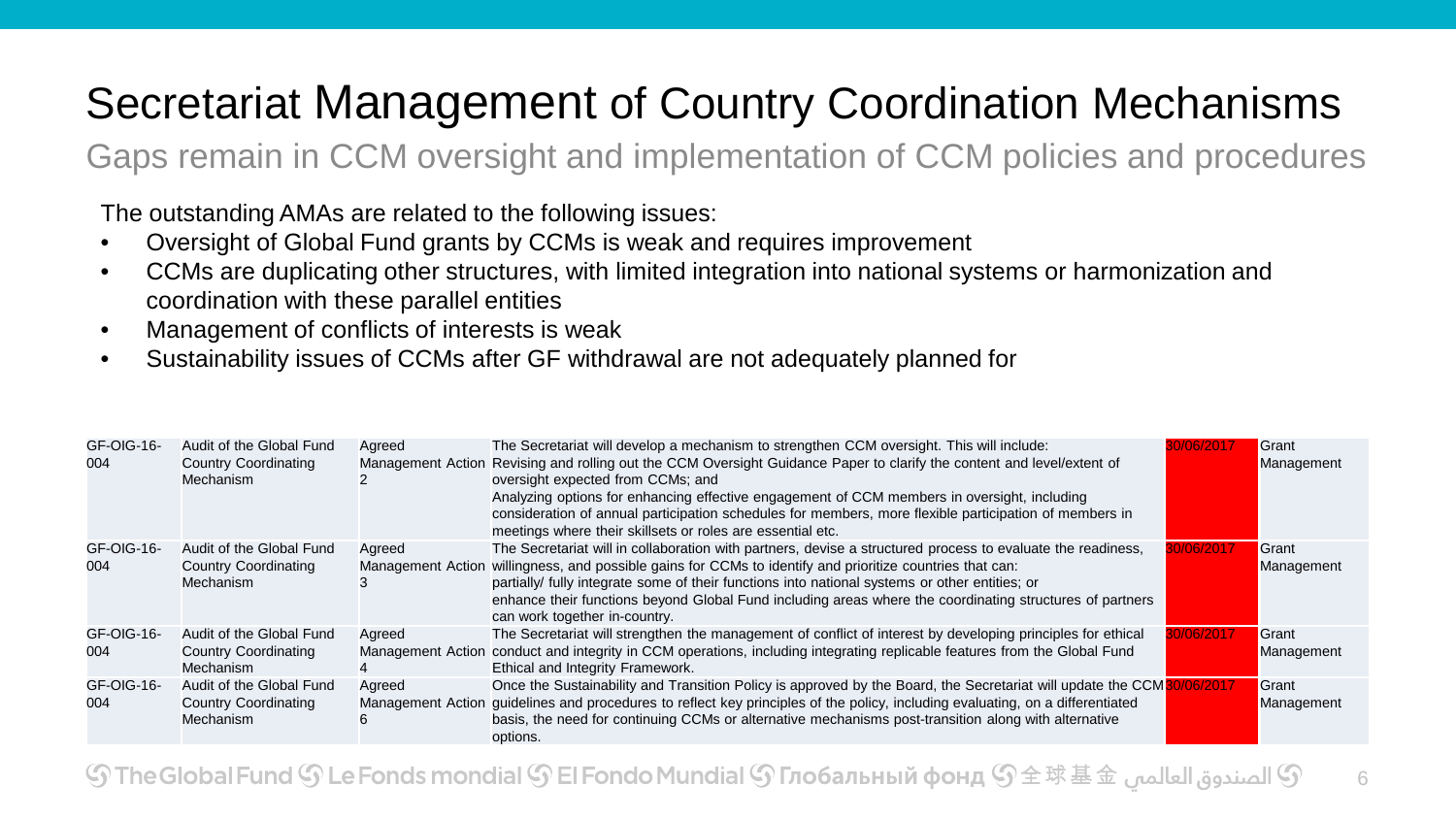### Grant Closure Processes

### Limitations in the GF's implementer management and transition

- Grant tracking systems and related documentation do not facilitate timely closure
- There is no specific guidance over asset management and asset transfers as part of grant closure

These gaps lead to:

- Inadequate management oversight to ensure compliance with Global Fund internal policies on grant closure
- Weak controls over the use of assets financed from Global Fund grants, which could make them susceptible to misuse, misappropriation and embezzlement.

| GF-OIG-16-<br>017 | Grant Closure Follow-up<br>Audit |                            | Agreed Management Action 2 The Secretariat's financial reporting requirements for implementers will be revised 30/09/2017<br>to include cash balance reporting and recoveries at the end of the grant closure<br>period, to ensure compliance with grant closure requirements before<br>administratively closing a grant.                                                                                                                                                                                                |            | <b>Grant Management</b> |
|-------------------|----------------------------------|----------------------------|--------------------------------------------------------------------------------------------------------------------------------------------------------------------------------------------------------------------------------------------------------------------------------------------------------------------------------------------------------------------------------------------------------------------------------------------------------------------------------------------------------------------------|------------|-------------------------|
| GF-OIG-16-<br>017 | Grant Closure Follow-up<br>Audit | Agreed Management Action 3 | Grant Management will ensure that a risk based approach is defined and<br>implemented for recording, utilization and transfer or disposal of assets<br>(particularly for those with a long useful life and including but not limited to<br>infrastructure and other equipment). This approach will be embedded into ongoing<br>grant management procedures through additional guidance given to Country<br>Teams to ensure effective asset management for all material assets procured<br>through the Global Fund grants | 31/03/2017 | <b>FISA</b>             |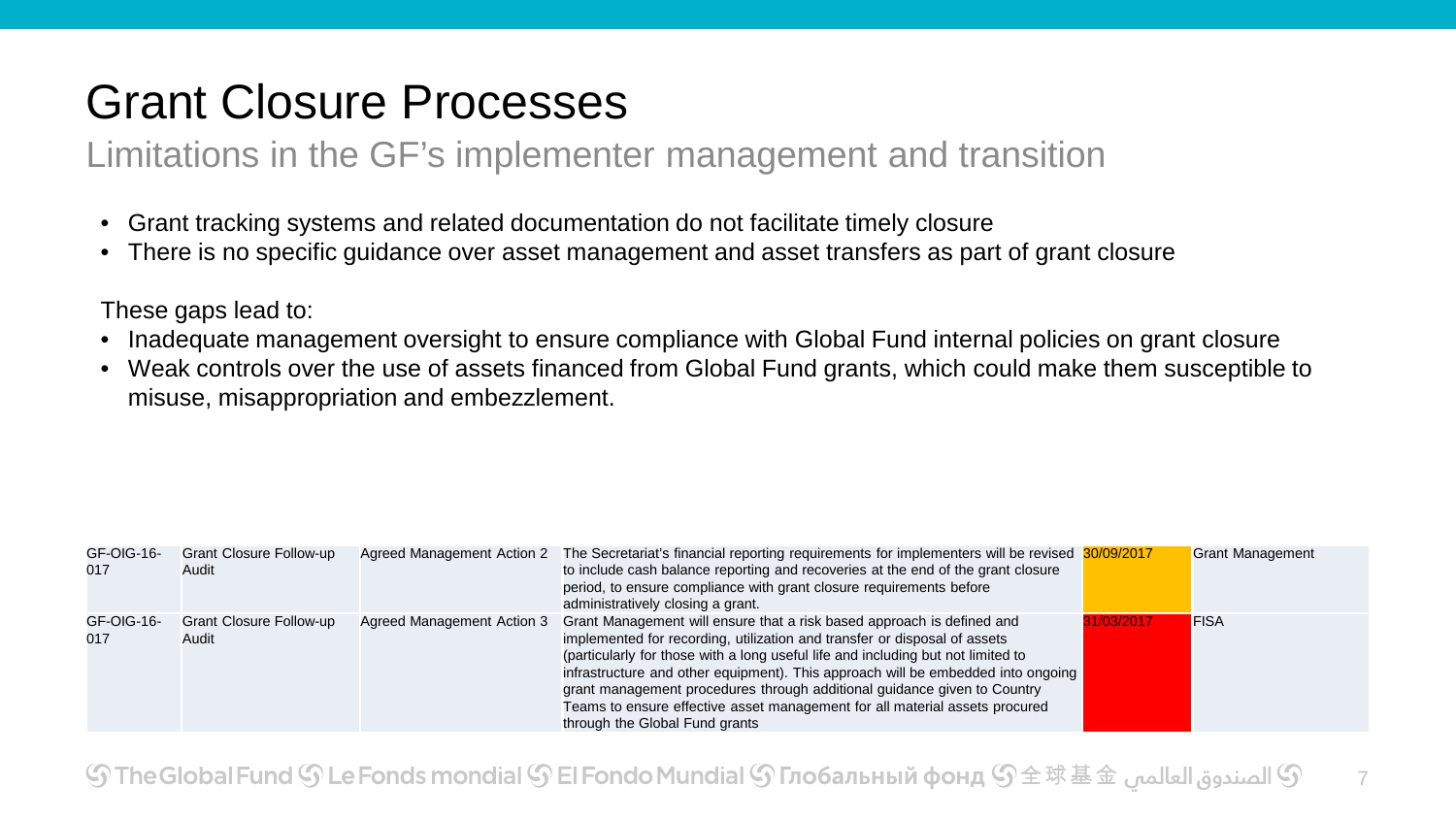## In-country Supply Chain

5 long-outstanding AMAs are focused on improving in-country supply chains in 3 countries

Weaknesses in supply chain continue to affect the delivery of health products and services. Significant gaps remain in quantification of needs, management of drug inventories, or accountability for delivered commodities.

The outstanding AMAs listed below relate to countries that have been budgeted to procure and distribute \$284M during the 2016-2017 period (e.g. Cameroon budget is 69% commoditized).

| 020 | GF-OIG-16- Global Fund Grants to<br>the Republic of<br>Cameroon                         | Agreed<br>Management<br>Action 2 | Taking into account the findings of the institutional audit of CENAME performed by the Ministry of Public Health and the Ministry of 31/03/2017<br>Finance, the Secretariat, in cooperation with in-country partners and relevant ministries, will develop an operational plan to improve<br>in the short and medium term the storage and distribution services at CENAME level, including the responsibilities of the disease<br>programs.<br>Based on the content of this operational plan, the Secretariat will review its assurance arrangements, including the use of the Local<br>Fund Agent and the Ministry of Public Health's dedicated internal audit unit, with more emphasis on inventory and distribution<br>reviews.                   | Grant<br>Management |
|-----|-----------------------------------------------------------------------------------------|----------------------------------|------------------------------------------------------------------------------------------------------------------------------------------------------------------------------------------------------------------------------------------------------------------------------------------------------------------------------------------------------------------------------------------------------------------------------------------------------------------------------------------------------------------------------------------------------------------------------------------------------------------------------------------------------------------------------------------------------------------------------------------------------|---------------------|
| 020 | GF-OIG-16- Global Fund Grants to<br>the Republic of<br>Cameroon                         | Agreed<br>Action 1               | The Secretariat, in co-operation with technical partners and the Ministry of Public Health, will organize and finance an assessment<br>Management of the supply chain in Cameroon. Such assessment shall be directed towards long-term systematic improvement of the supply<br>chain (e.g. cost effectiveness of the current/future model, considering options for outsourcing to the private sector, etc.). The<br>Secretariat will support the Government and partners to develop a road map based on the findings of this assessment.                                                                                                                                                                                                             | Grant<br>Management |
| 025 | GF-OIG-16- Audit of Global Fund<br>grants to the Republic<br>of Côte d'Ivoire           | Agreed<br>Action 3               | The Secretariat, together with NPSP, MPH and the national disease programs, will strengthen the accountability mechanism over<br>Management the supply chain and the oversight capacities of the disease programs through the following actions:<br>· NPSP and the disease programs, in coordination, will perform regular reconciliation of NPSP inventory with the disease programs'<br>stock data and investigate any differences;<br>the disease programs will validate product orders received by NPSP from the health districts and the largest health facilities;<br>a technical assistance mission will be supported to implement recommendations tailoring the Enterprise Resource Planning<br>system (known as SAGE) to NPSP requirements. | Grant<br>Management |
| 12  | GF-OIG-16- Investigation Report of Agreed<br>Global Fund Grants to Management<br>Guyana | Action 5                         | The Secretariat will request the Principal Recipient to develop and implement an improved procurement and supply management<br>(PSM) plan which will address the shortcomings in the ordering, inventory management and distribution of Global Fund financed<br>health products identified by the investigation. The implementation of the new PSM plan will be verified by the Local Fund Agent.                                                                                                                                                                                                                                                                                                                                                    | Grant<br>Management |
| 12  | GF-OIG-16- Investigation Report of Agreed<br>Global Fund Grants to Management<br>Guyana | Action 1                         | The Secretariat will request the Principal Recipient to develop and implement an improved process for recording the distribution of<br>bed nets to beneficiaries which includes recording their identification and contact information. The implementation of the improved<br>process will be verified by the Local Fund Agent.                                                                                                                                                                                                                                                                                                                                                                                                                      | Grant<br>Management |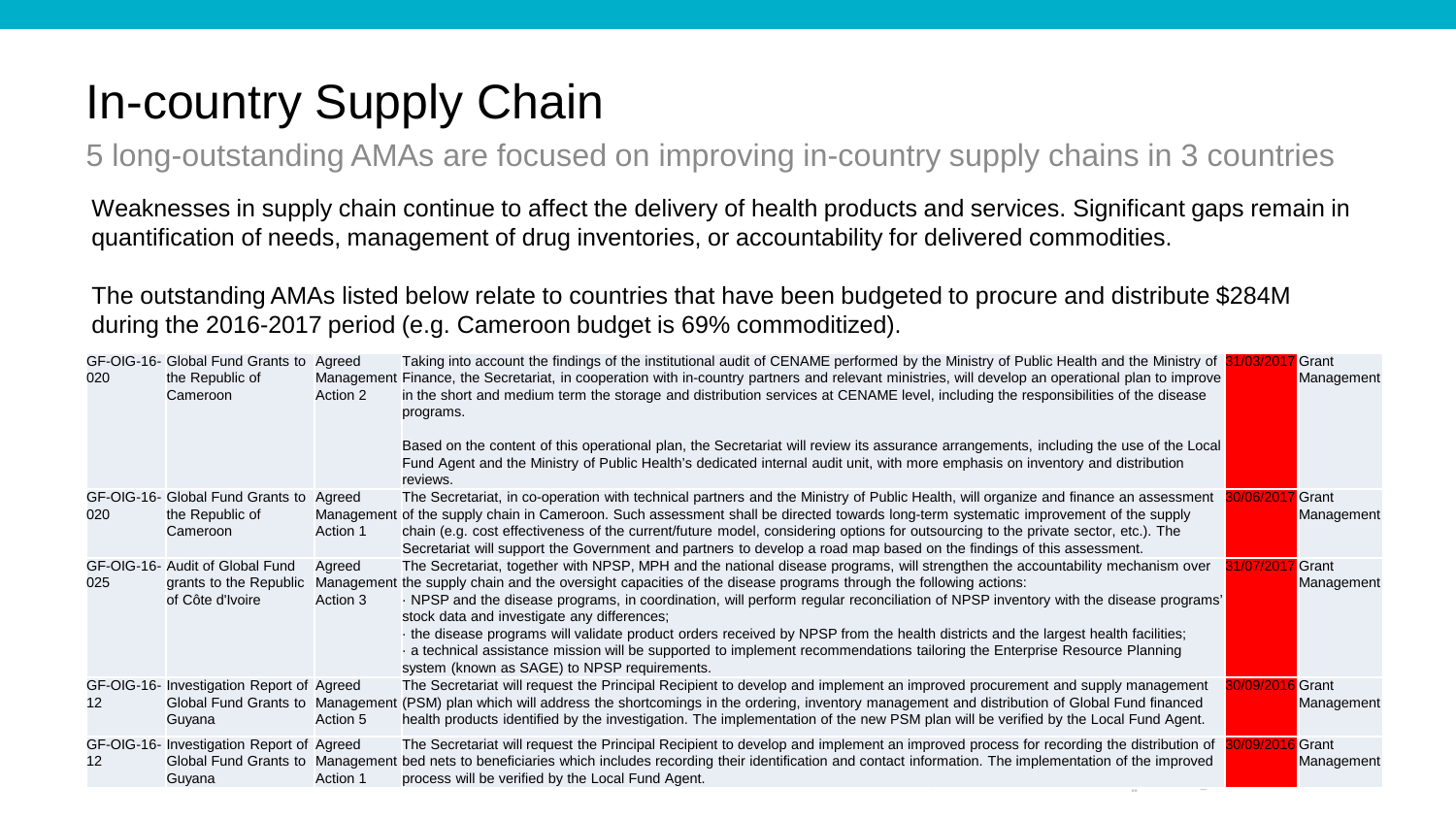## Quality of Services

### Quality of services remains a major challenge

Common issues and gaps address by these AMAs include:

- Treatment of patients without testing
- Unreliable programmatic data or documentation
- Ineffective systems for health
- Gaps in supervision and training

|                   | GF-OIG-16-12 Investigation Report of Global<br>Fund Grants to Guyana        | Agreed<br>Management<br>Action 3 | The Secretariat will request the Principal Recipient to implement a system for recording malaria surveillance<br>program activity which makes use of Global Positioning System or similar technology to record the date and the<br>location where the activity takes place. The implementation of the system will be verified by the Local Fund<br>Agent.                                                                                                                                                                                                                                                                                                                                                                                                                                                                                                                                                                                                                                                                                                                                                              | Grant<br>Management |
|-------------------|-----------------------------------------------------------------------------|----------------------------------|------------------------------------------------------------------------------------------------------------------------------------------------------------------------------------------------------------------------------------------------------------------------------------------------------------------------------------------------------------------------------------------------------------------------------------------------------------------------------------------------------------------------------------------------------------------------------------------------------------------------------------------------------------------------------------------------------------------------------------------------------------------------------------------------------------------------------------------------------------------------------------------------------------------------------------------------------------------------------------------------------------------------------------------------------------------------------------------------------------------------|---------------------|
| GF-OIG-16-<br>002 | Audit of Global Fund Grants to Agreed<br>the United Republic of<br>Tanzania | Management<br>Action 3           | The grants that have been signed and/or will be signed under the new funding model are an opportunity for the<br>Secretariat to work with in-country stakeholders (including technical partners) to find solutions to the quality of<br>service issues that are affecting the grants. Specifically, the Secretariat will:<br>a. Work with in country stakeholders to ensure that the quantification and forecasting of malaria medicines and<br>test kits is revisited before additional investments are made. Different quantification methods will be applied and<br>results triangulated to ensure an optimal result.<br>b. Ensure that the Principal Recipient identifies a suitable entity to manage the Co-Payment Mechanism.<br>c. Ensure that the Principal Recipient prepares a supervision and training plan that details the objectives of<br>different types of training and supervision that will be undertaken, specifically addressing the quality of services<br>that are found to be sub-optimal, i.e. the retention of patients on treatment and treatment of malaria patients<br>without diagnosis. | Grant<br>Management |
| GF-OIG-16-<br>002 | Audit of Global Fund Grants to Agreed<br>the United Republic of<br>Tanzania | Management<br>Action 2           | The Secretariat working in concert with partners will engage with governments in five countries including<br>Tanzania to analyze the gaps in funding due to scale-up following the latest normative guidance from the WHO<br>on testing and treatment for HIV, which may have implications for the continuity of treatment for existing<br>patients. Accordingly, the Secretariat in collaboration with partners will encourage governments to develop<br>action plans and monitor the implementation of the plans to address such gaps, including considering the<br>possibility of increased government financing.                                                                                                                                                                                                                                                                                                                                                                                                                                                                                                   | <b>SIID</b>         |
|                   |                                                                             |                                  | Э) الصندوق العالمين Фэнд (9) Фара Билд (9) Ен Fondo Mundial (9) Глобальный фонд (9) $\pm$ تلا هالمريوق العالمين وين العالمين وين العالمين وين العالمين وين العالمين وين العالمين وين العالمين وين العالمين وين العالمين وين                                                                                                                                                                                                                                                                                                                                                                                                                                                                                                                                                                                                                                                                                                                                                                                                                                                                                            |                     |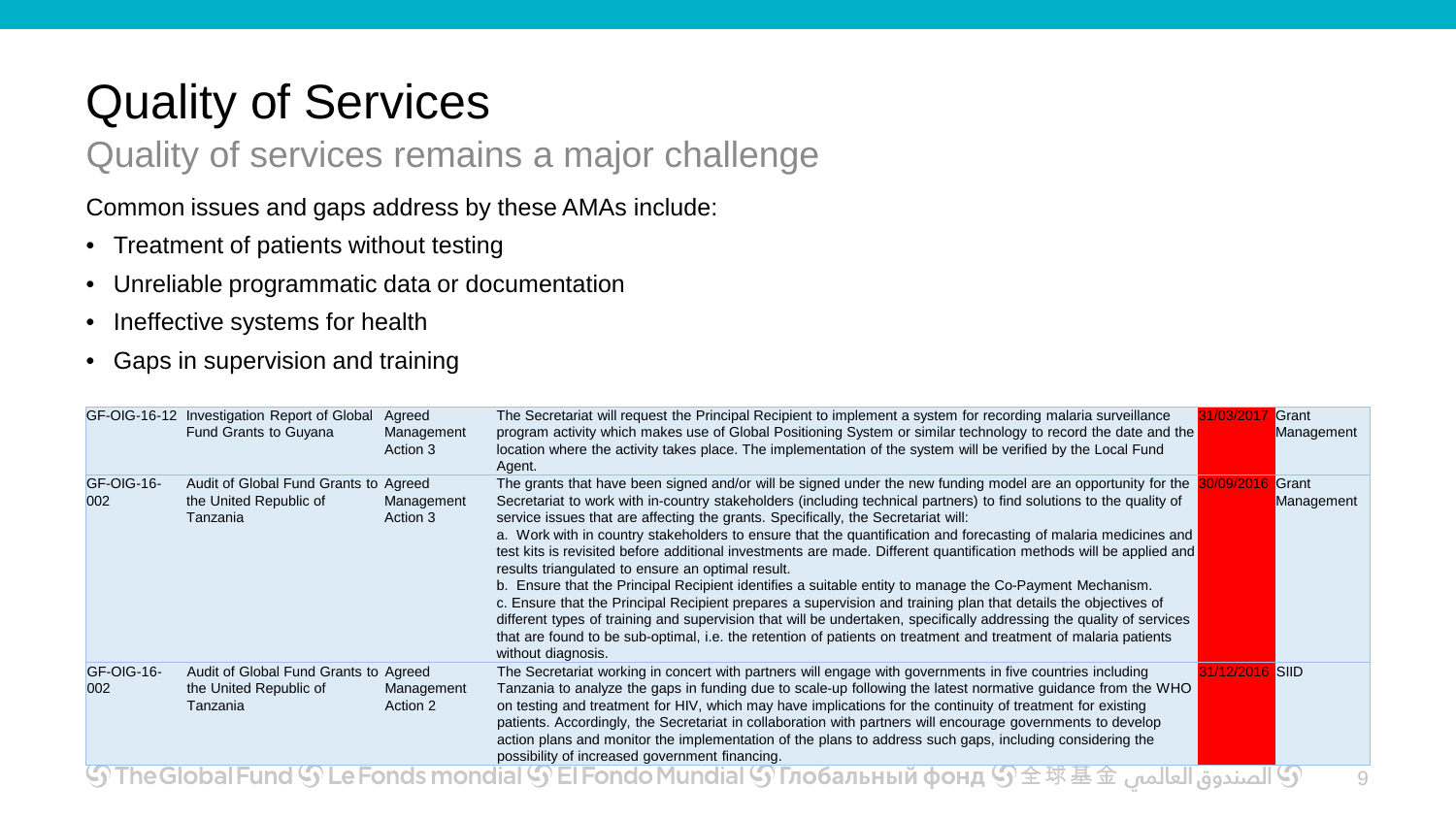### Total Open AMAs



Open AMAs

• Total number of open AMAs has largely stabilized and is not in itself a concern

**March Update:** 80 AMAs are currently open

 ${\mathbb S}$  El Fonds mondial  ${\mathbb S}$  El Fondo Mundial  ${\mathbb S}$  Глобальный фонд  ${\mathbb S}$   $\pm$   $\bar x$   $\bar x$   $\pm$   $\hat x$  الصندوق العالمى  ${\mathbb S}$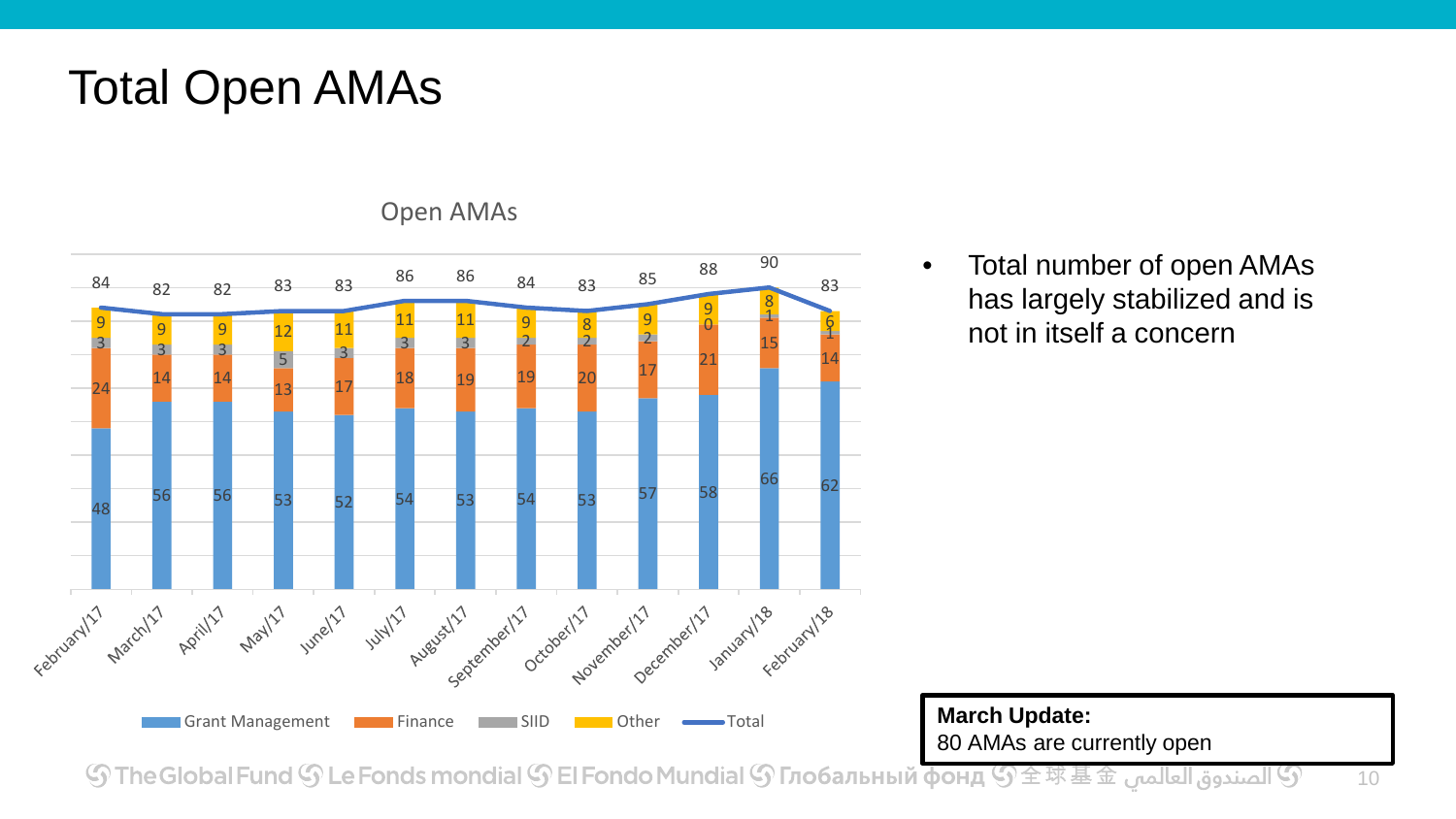### Cumulative AMA Implementation Progress

#### Cumulative Implementation Progress Since 2014



 $\Box$  OIG Validated  $\Box$  Reported as implemented/waiting for OIG validation  $\Box$  Open

• Number of implemented and open AMAs remain stable as the rates of issuance and closure of AMAs are now similar

 ${\mathbb S}$  الصندوق العالمي  ${\mathbb S}$  The Global Fund  ${\mathbb S}$  Le Fonds mondial  ${\mathbb S}$  El Fondo Mundial  ${\mathbb S}$  Глобальный фонд  ${\mathbb S}$   $\pm$   $\mathbb R$   $\pm$   $\pm$   $\pm$ 11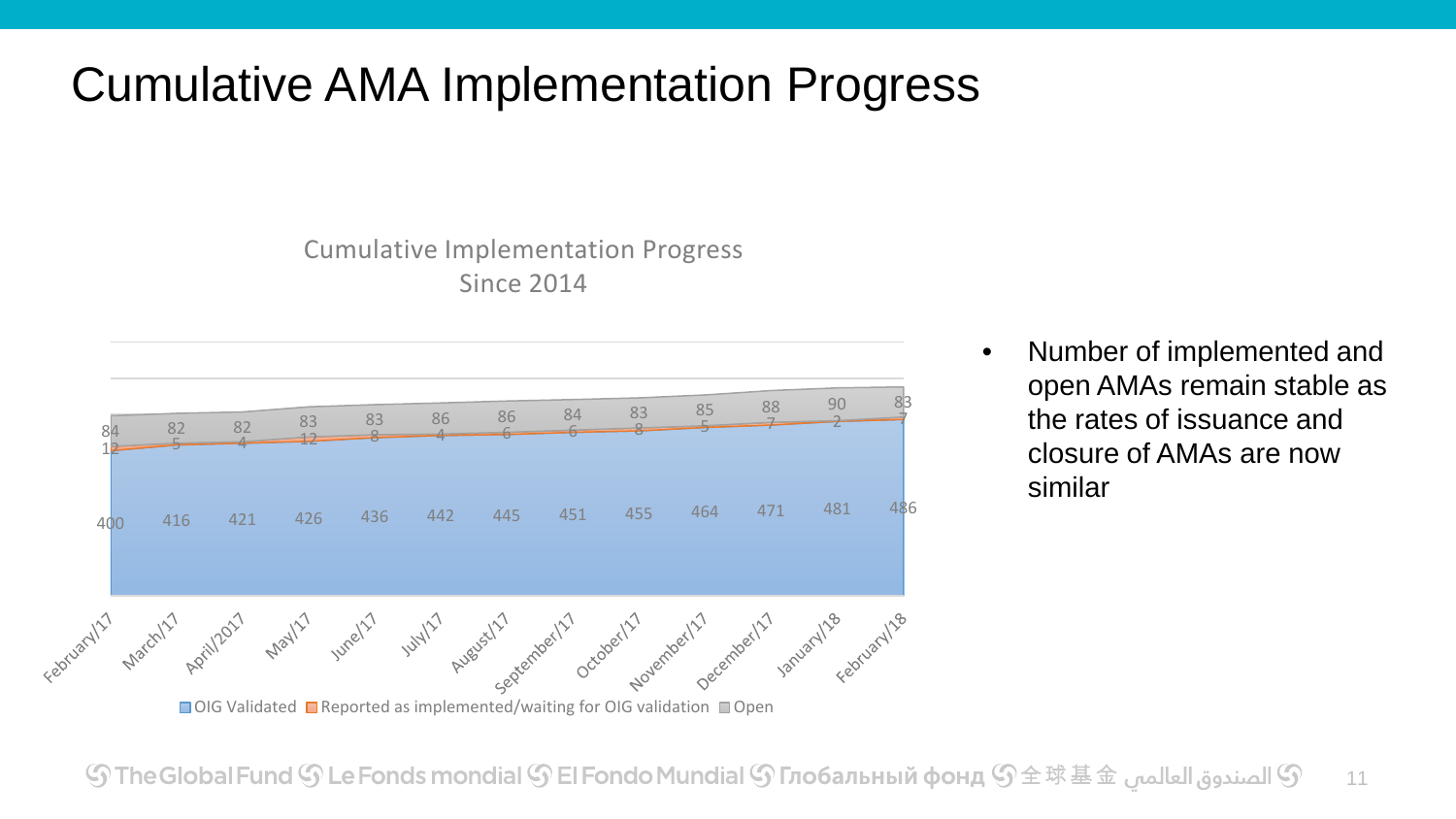### **PART 2**

### **SECRETARIAT'S UPDATE ON LONG OVERDUE AMAS As of February 2018**

் பெடு De Fonds mondial  $\mathbb S$  El Fondo Mundial  $\mathbb S$  Глобальный фонд  $\mathbb S$ 全球基金 الصندوق العالمب $\mathbb S$ 12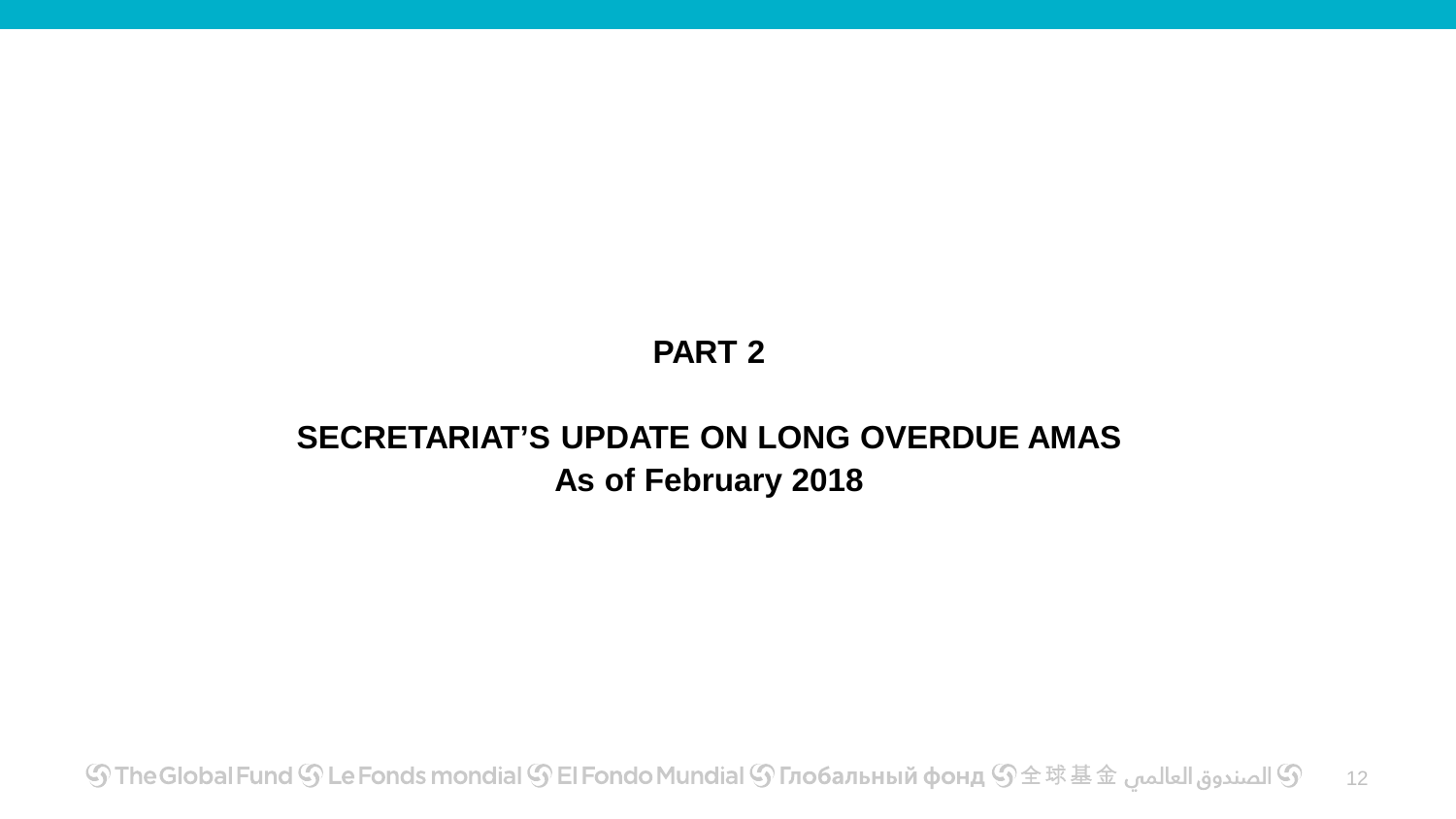## **Table of Contents:**

| 1                       | <b>Summary Update</b>                |
|-------------------------|--------------------------------------|
| $\overline{\mathbf{2}}$ | <b>Grant Management AMAs</b>         |
| $3\overline{3}$         | Joint GMD/FISA AMAs (Grant Closures) |
| $\overline{\mathbf{A}}$ | <b>FISA AMAS</b>                     |
| 5                       | <b>SIID AMA</b>                      |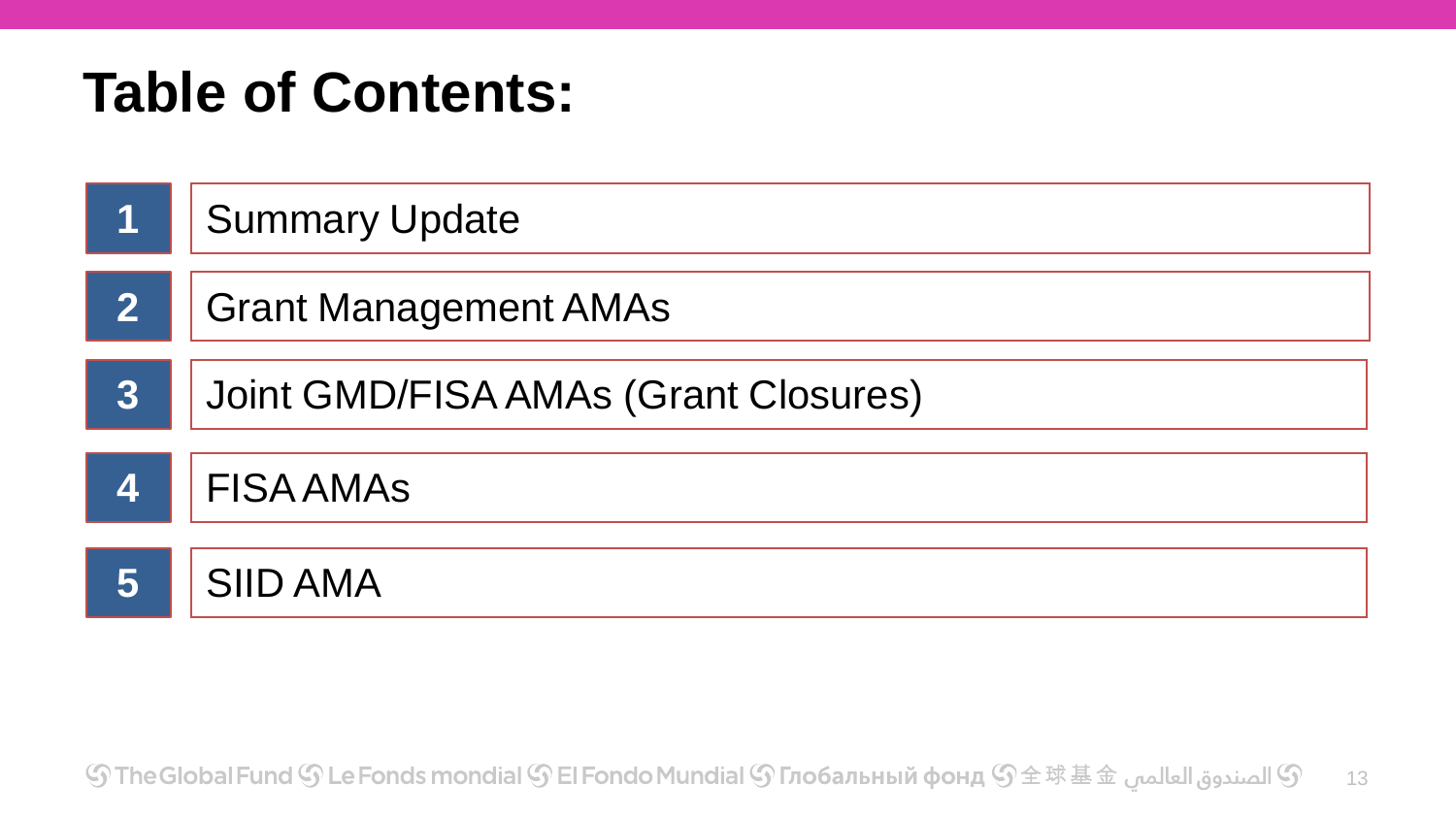## **Secretariat Long Overdue AMA Summary Update:**

|                         | <b>Grant Management</b> | <b>SIID</b>  | <b>FISA</b>    | <b>Risk</b>  | <b>Total</b> |
|-------------------------|-------------------------|--------------|----------------|--------------|--------------|
| Total July 2017         | 16                      | $\mathbf{3}$ | $\overline{2}$ | $\mathbf{3}$ | 24           |
| <b>Total March 2018</b> | $13***$                 | $1**$        | $3***$         | $\mathbf 0$  | 17           |

\*Note that these figures do not reflect the numbers of AMAs added or closed, but only the ending totals as of the relevant cut-off date.

\*\*Validated as implemented by OIG since reporting cut-off date

\*\*\*FISA and GMD numbers each include one shared AMA concerning grant closures

 ${\mathbb S}$  الصندوق العالمي  ${\mathbb S}$  The Global Fund  ${\mathbb S}$  Le Fonds mondial  ${\mathbb S}$  El Fondo Mundial  ${\mathbb S}$  Глобальный фонд  ${\mathbb S}$   $\pm$   $\mathbb R$   $\pm$   $\pm$   $\pm$  $14$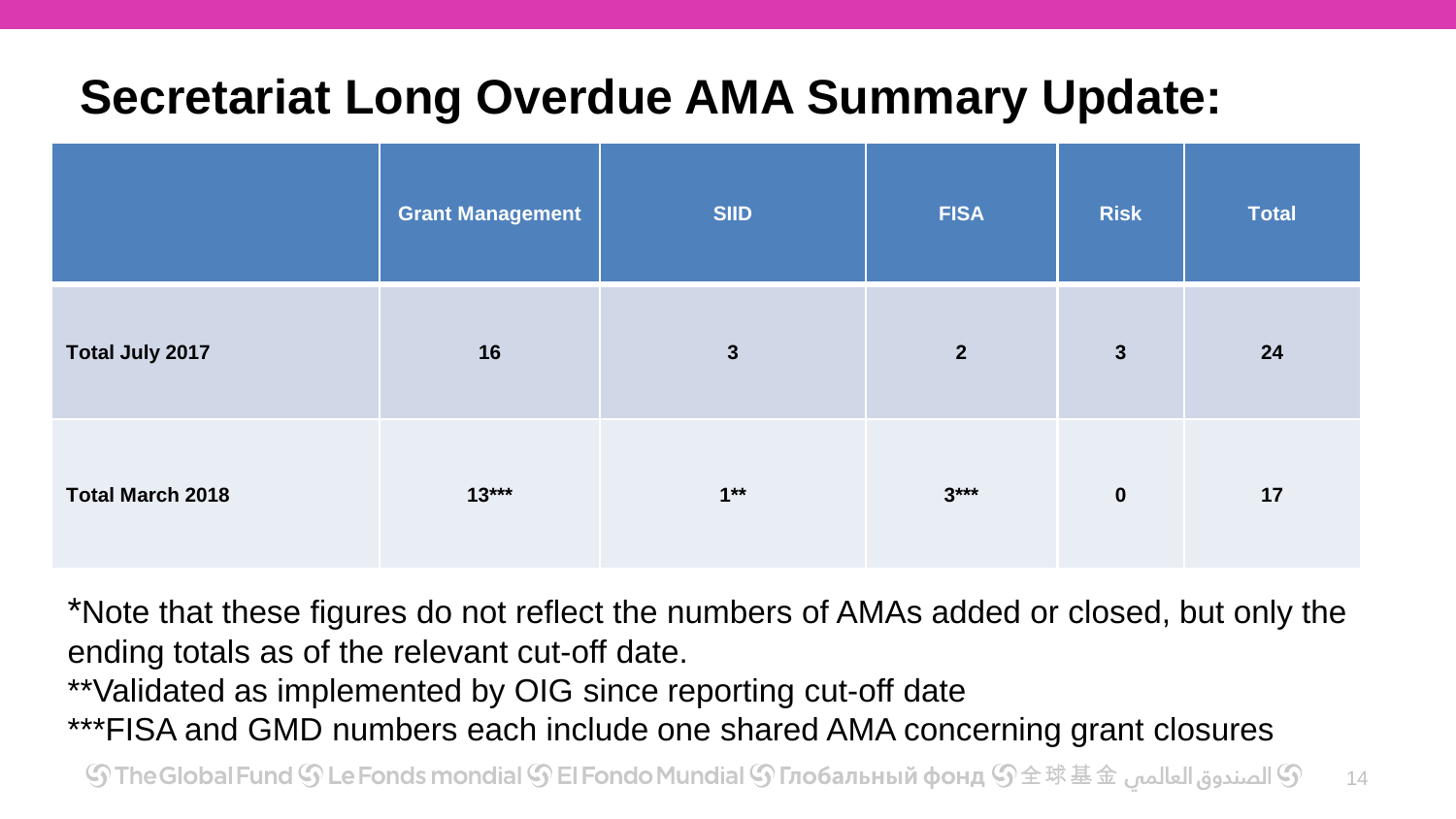## **Secretariat Long Overdue AMA Summary Update:**

- The Secretariat-level AMAs have become long overdue because they:
	- Relate to or have been superseded by ongoing initiatives and have been rolled into large-scale work which requires alignment
		- Grant closures
		- CCMs
		- Procurement and Supply Chain
		- COEs
- The country-level AMAs have become long overdue because:
	- They relate to or have been superseded by ongoing initiatives
		- Supply chain (Cameroon AMA 1)
	- We need to determine if the cost may now outweigh the benefit
		- Guyana AMA 3
	- They require action by third parties and over which the Global Fund has little control
		- Guyana AMA 1 & 5, Cameroon AMA 5, Cote d'Ivoire AMA 3, Tanzania AMA 3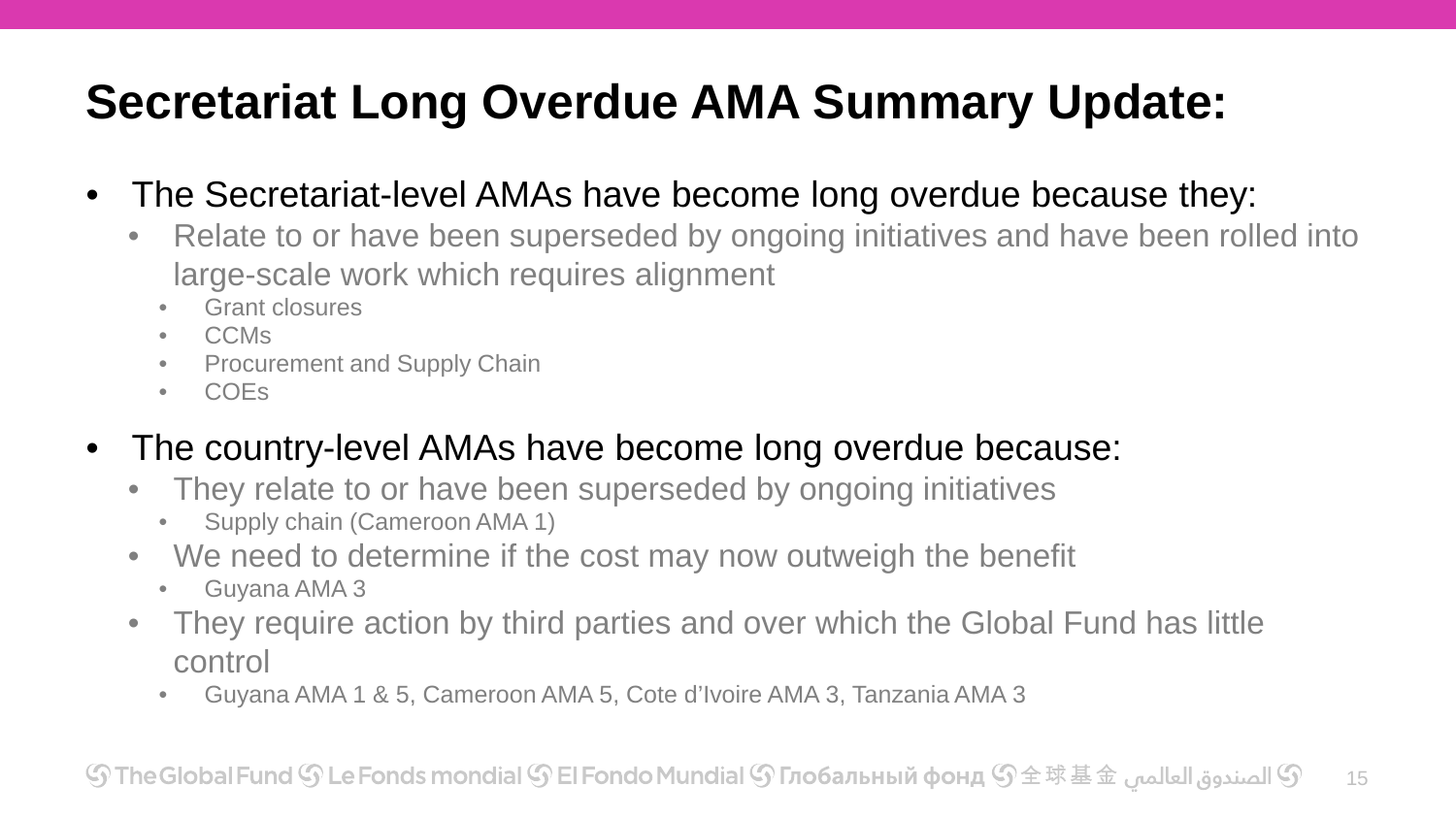# **GRANT MANAGEMENT**

் பெடு De Fonds mondial  $\mathbb S$  El Fondo Mundial  $\mathbb S$  Глобальный фонд  $\mathbb S$ 全球基金 الصندوق العالمبي $\mathbb S$ 16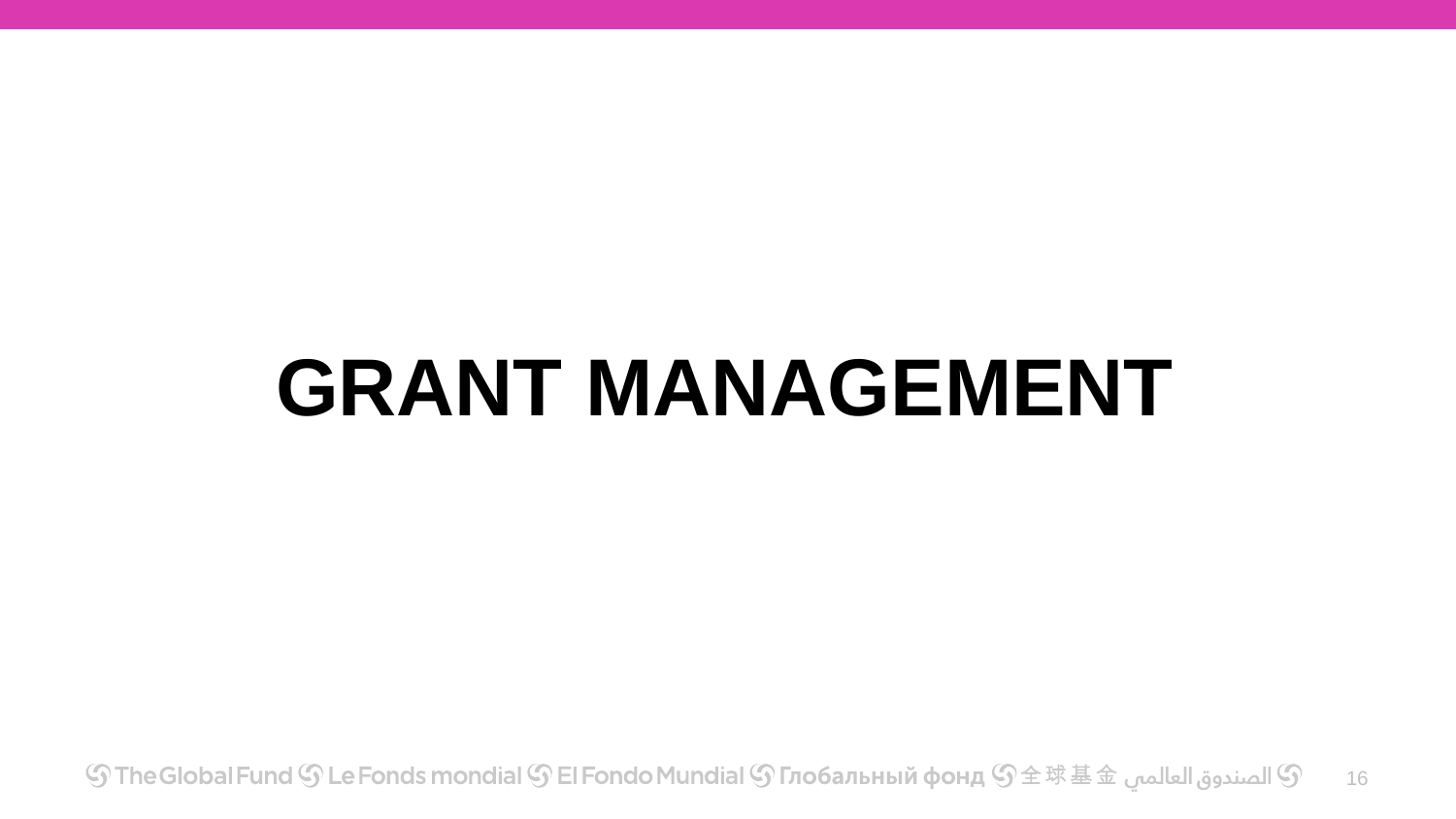# **Guyana**

#### **Agreed Management Action (AMA) Progress Update**

**AMA 3:** The Secretariat will request the Principal Recipient to implement a system for recording malaria surveillance program activity which makes use of Global Positioning System or similar technology to record the date and the location where the activity takes place. The implementation of the system will be verified by the Local Fund Agent. **(Investigation GF-OIG-16- 012)**

**Due: 31 March 2017**

The Global Fund **investment in the country has been reduced significantly, leading to reduction in many of the activities in the interior of the country**. The full 3-year allocation for malaria is only USD 1.6 million. The CT is reviewing again the budget and work plan for the grant to assess the risk exposure related to trips and activities in the interior and estimate the time and funding that will require to roll out the GPS system. The Ministry of Health has recruited 2 companies to conduct a **feasibility study** in two different regions in Guyana. The report will be available in September 2018.

#### **Target date: TBD, depending on study results and costbenefit analysis**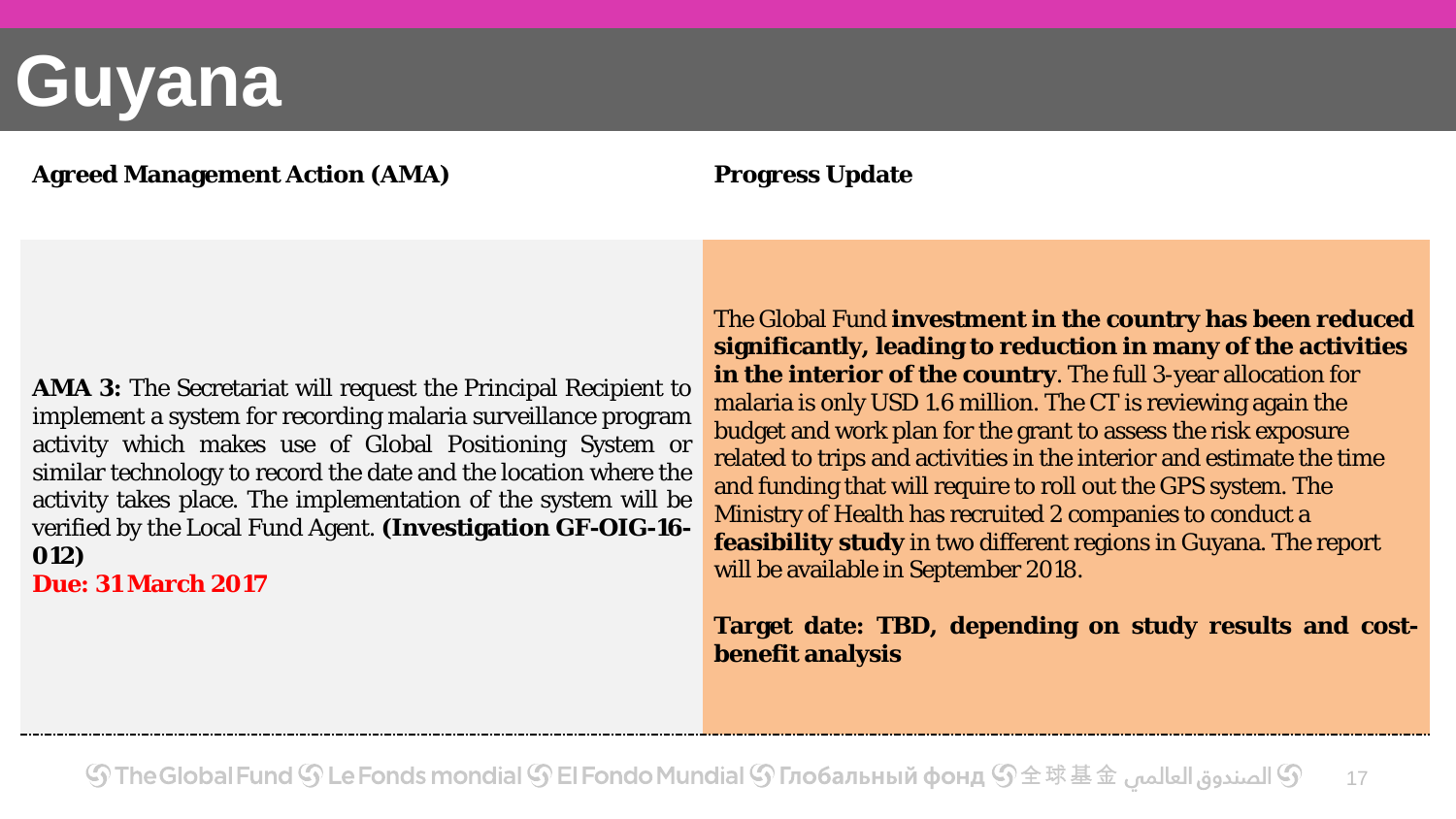# **Guyana**

#### **Agreed Management Action (AMA) Progress Update**

**AMA 1:** The Secretariat will request the Principal Recipient to develop and implement an improved process for recording the distribution of bed nets to beneficiaries which includes recording their identification and contact information. The implementation of the improved process will be verified by the Local Fund Agent. **(Investigation GF-OIG-16-012) Due: 30 September 2016**

**AMA 5:** The Secretariat will request the Principal Recipient to develop and implement an improved procurement and supply management (PSM) plan which will address the shortcomings in the ordering, inventory management and distribution of Global Fund financed health products identified by the investigation. The implementation of the new PSM plan will be verified by the Local Fund Agent. **(Investigation GF-OIG-16- 012) Due: 30 September 2016**

The PR developed the new process and forms some time ago to record the distribution of bed nets. The Country Team has shared comments to strengthen the forms and they will be adopted by country.

The **implementation of the new process and forms can only be validated during the bed net mass campaign distribution, which was significantly delayed** and should be concluding shortly. The LFA is conducting spot check verification. **Target date: May 2018**

There was **delay in getting a consultant in place** to support development and implementation of the new plan. While planned for much earlier, the consultant was only able to begin in January, with finalization of the plan intended for this month. Implementation of the new PSM plan will be verified by the LFA. **Target date: June 2018**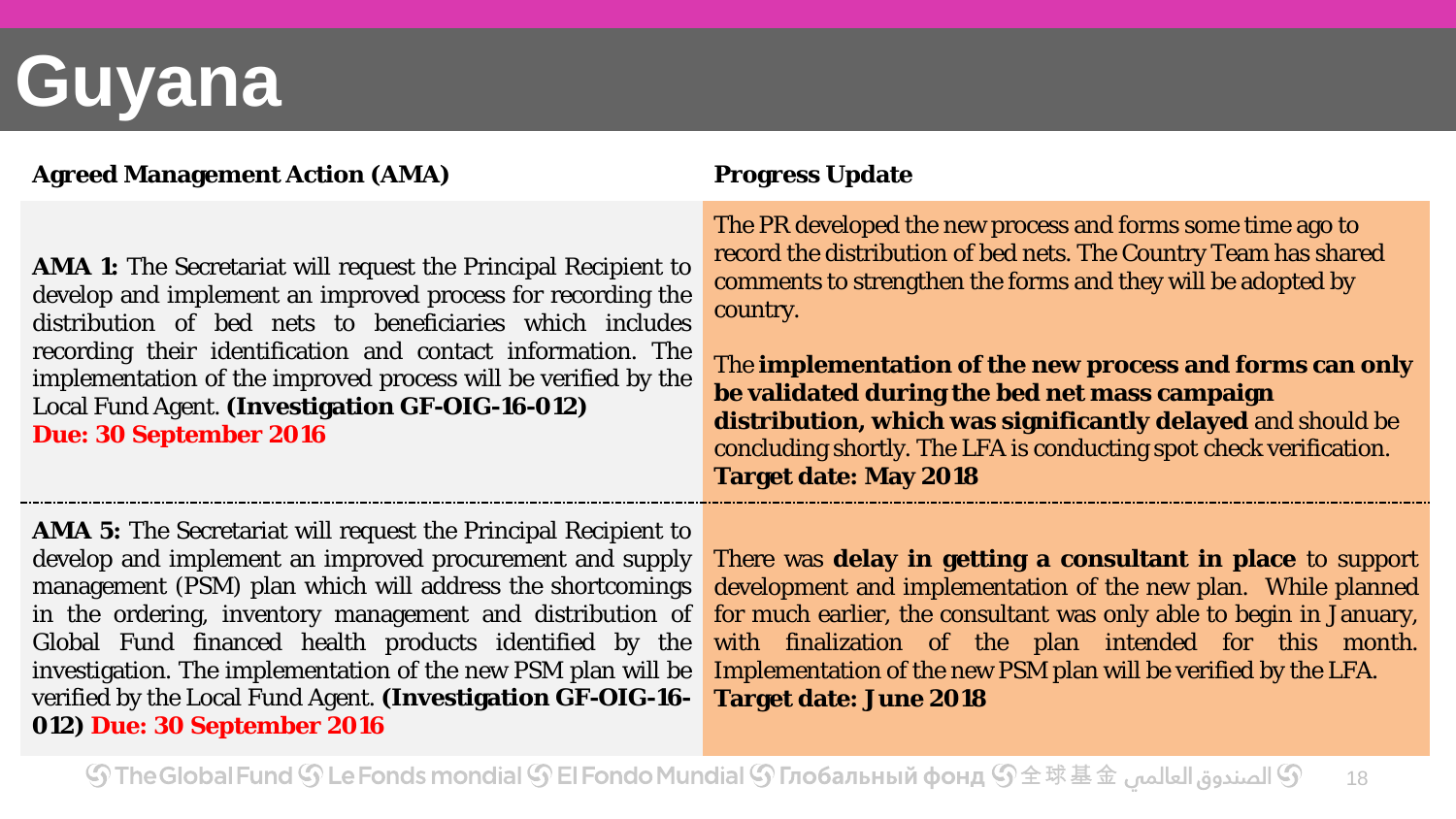## **Cameroon**

#### **Agreed Management Action (AMA) Progress Update**

**AMA 1:** The Secretariat, in co-operation with technical partners and the Ministry of Public Health, will organize and finance an assessment of the supply chain in Cameroon. Such assessment shall be directed towards long-term systematic improvement of the supply chain (e.g. cost effectiveness of the current/future model, considering options for outsourcing to the private sector, etc.). The Secretariat will support the Government and partners to develop a road map based on the findings of this assessment. **(Audit GF-OIG-16-020) Due: 30 June 2017**

**AMA 5:** Taking into account the findings of the institutional audit of CENAME performed by the Ministry of Public Health and the Ministry of Finance, the Secretariat, in cooperation with in-country partners and relevant ministries, will develop an operational plan to improve in the short and medium term the storage and distribution services at CENAME level, including the responsibilities of the disease programs. Based on the content of this operational plan, the Secretariat will review its assurance arrangements, including the use of the Local Fund Agent and the Ministry of Public Health's dedicated internal audit unit, with more emphasis on inventory and distribution reviews. **(Audit GF-OIG-16-020) Due: 30 Sept. 2016**

The assessment, initially planned for January 2017, was **delayed by 6 months to align with the Supply Chain Initiative**. The final report was presented to in-country stakeholders in October 2017, while the country was focused on 4 grant negotiations. To satisfy the AMA, the country should endorse the report through a steering committee. This work is advancing well and a high level steering committee (with several Ministries as well as the main technical and financial partners) is launching. The CT is using this opportunity to push for meaningful change and lasting improvements. The road map is in the process of finalizing accountabilities and responsibilities and should be completed in coming months. **Target date: June 2018**

The audit, engaged and funded by the Ministry of Finance, was delayed due to local procurement regulations and then extended due to underestimation of the level of effort by the selected firm. A first draft circulated in November 2017, but still requires a significant amount of work. The Global Fund is coordinating with the Ministry of Health and partners to accelerate finalization. **To satisfy the AMA, the country will have to endorse the audit report and launch a working group to implement the necessary changes**. The Global Fund is advocating to have this task taken over by the supply chain steering committee (see AMA 1). **Target date: September 2018**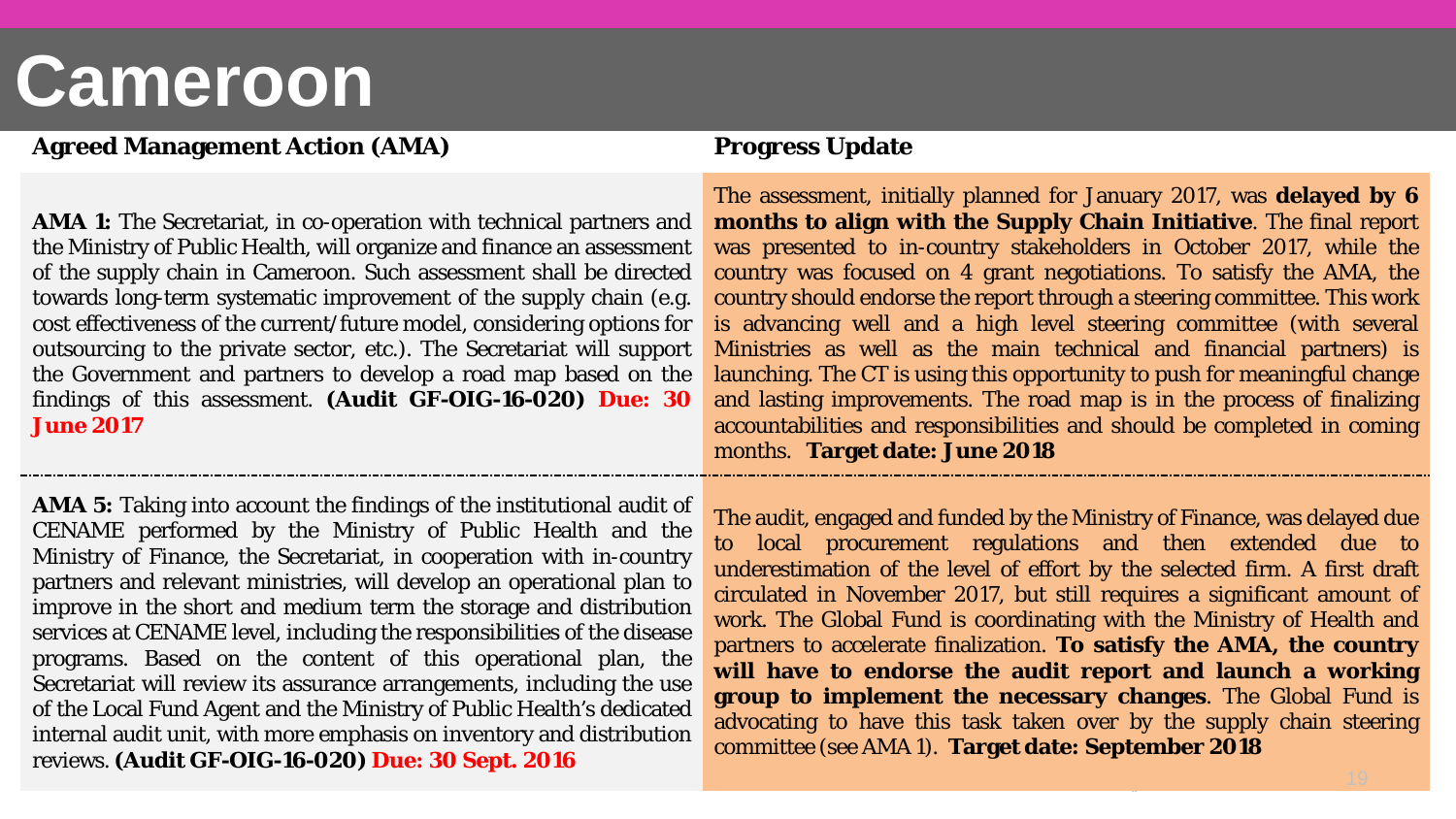# **Côte d'Ivoire**

#### **Agreed Management Action (AMA) Progress Update**

**AMA 3:** The Secretariat, together with NPSP, MPH and the national disease programs, will strengthen the accountability mechanism over the supply chain and the oversight capacities of the disease programs through the following actions:

- NPSP and the disease programs, in coordination, will perform regular reconciliation of NPSP inventory with the disease programs' stock data and investigate any differences;
- the disease programs will validate product orders received by NPSP from the health districts and the largest health facilities;
- a technical assistance mission will be supported to implement recommendations tailoring the Enterprise Resource Planning system (known as SAGE) to NPSP requirements. **(Audit GF-OIG-16-025)**

**Due: 31 July 2017**

The first two bullets are essentially completed and documentary evidence is being collected for validation. **The upgrades to the warehouse management (SAGE) are in their final stages and once completed will be validated**.

#### **Target date: August 2018**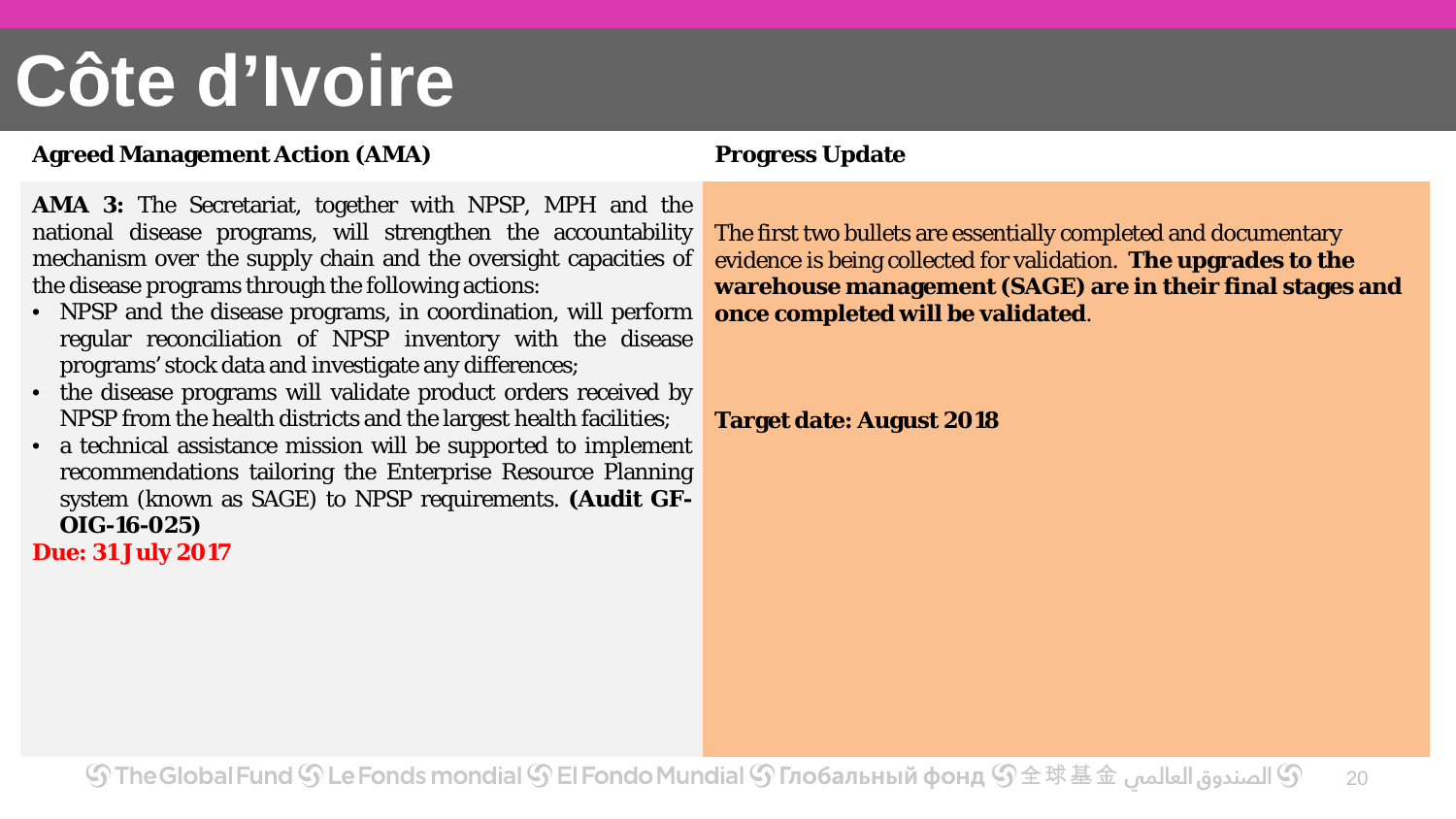# **Tanzania**

#### **Agreed Management Action (AMA) Progress Update**

- **AMA 3:** The grants that have been signed and/or will be signed under the new funding model are an opportunity for the Secretariat to work with in-country stakeholders (including technical partners) to find solutions to the quality of service issues that are affecting the grants. **(Audit GF-OIG-16-002)** Specifically, the Secretariat will:
- a) Work with in country stakeholders to ensure that the quantification and forecasting of malaria medicines and test kits is revisited before additional investments are made. Different quantification methods will be applied and results triangulated to ensure an optimal result.
- b) Ensure that the Principal Recipient identifies a suitable entity to manage the Co-Payment Mechanism.
- c) Ensure that the Principal Recipient prepares a supervision and training plan that details the objectives of different types of training and supervision that will be undertaken, specifically addressing the quality of services that are found to be sub-optimal, i.e. the retention of patients on treatment and treatment of malaria patients without diagnosis.

#### **Due: 30 September 2016**

Parts (a) and (c) have been completed to the satisfaction of the Country Team. **This AMA has been fully implemented save for part (b), which requires the Principal Recipient to identify a suitable entity to manage the Co-Payment Mechanism**. The PR has twice nominated the entity already in place, which was not accepted. The Global Fund also disagreed with a third nomination, this time of a new entity, due to related risks. The relevant grant ended in 2017 and the question is currently being revisited in the context of the new grant.

#### **Target date: August 2018**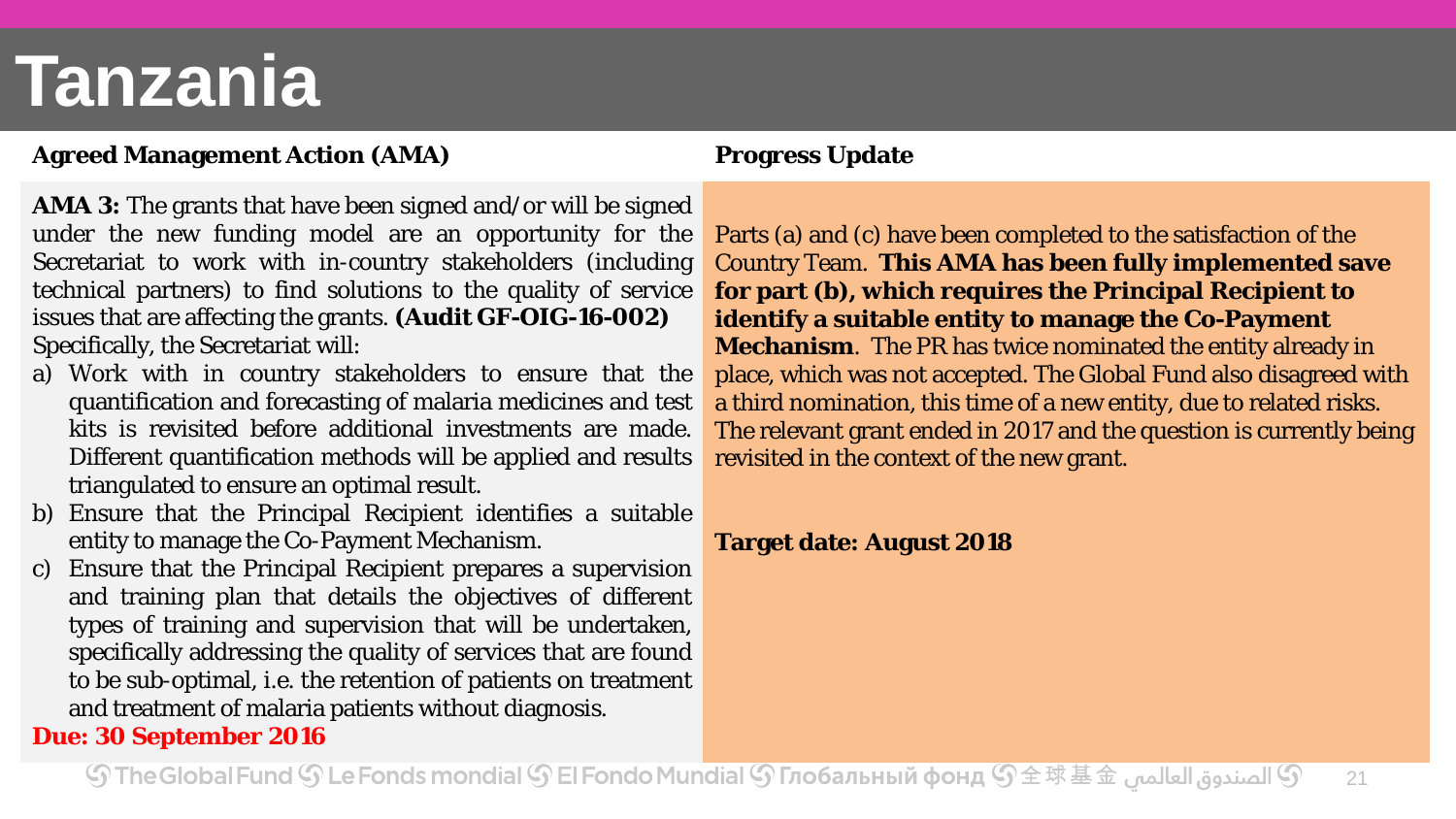# **COEs**

#### **Agreed Management Action (AMA) Progress Update**

#### **AMA 1:** The Secretariat will develop:

a) Operational Policy Note for Challenging Operating Environments (COEs) that clarifies the process for classification of countries as COEs including further subclassifications and the flexibilities available to the countries and how such flexibilities are approved.

b) Guidance for contingency planning for countries facing crisis and emergencies.

**(Audit GF-OIG-17-002)**

**Due: 30 June 2017**

The spirit of the COE policy indicates that the differentiated approach for COEs should allow for faster reprogramming, which would facilitate the shift from standard to emergency implementation mode. **The COE OPN in place since January 2017 encourages CTs to predefine alternative scope of implementation in advance and to integrate this into the funding request for TRP approval.** Beyond this, a crisis room protocol is being developed to allow CTs to rapidly respond to emergencies in coordination with humanitarian partners. The crisis room aims to have quick, informed decisions from senior management and disease advisors on proposed reprogramming and alternative implementation arrangements with humanitarian partners. The crisis room protocol will be aligned to existing coordination mechanisms established by relevant partners such as WHO, IOM, UNHCR, UNICEF. To this end the Global Fund has been expanding partnerships with humanitarian partners including the Global Health Cluster, WHO Emergency Team, UNHCR, WFP, ICRC, CDC emergency branch to support CTs in case of natural disaster, conflict, refugee crisis to develop adaptive responses. The Emergency Fund guidelines, currently under review, will also refer to the crisis room protocol to assist CT decision making. **Target date: August 2018**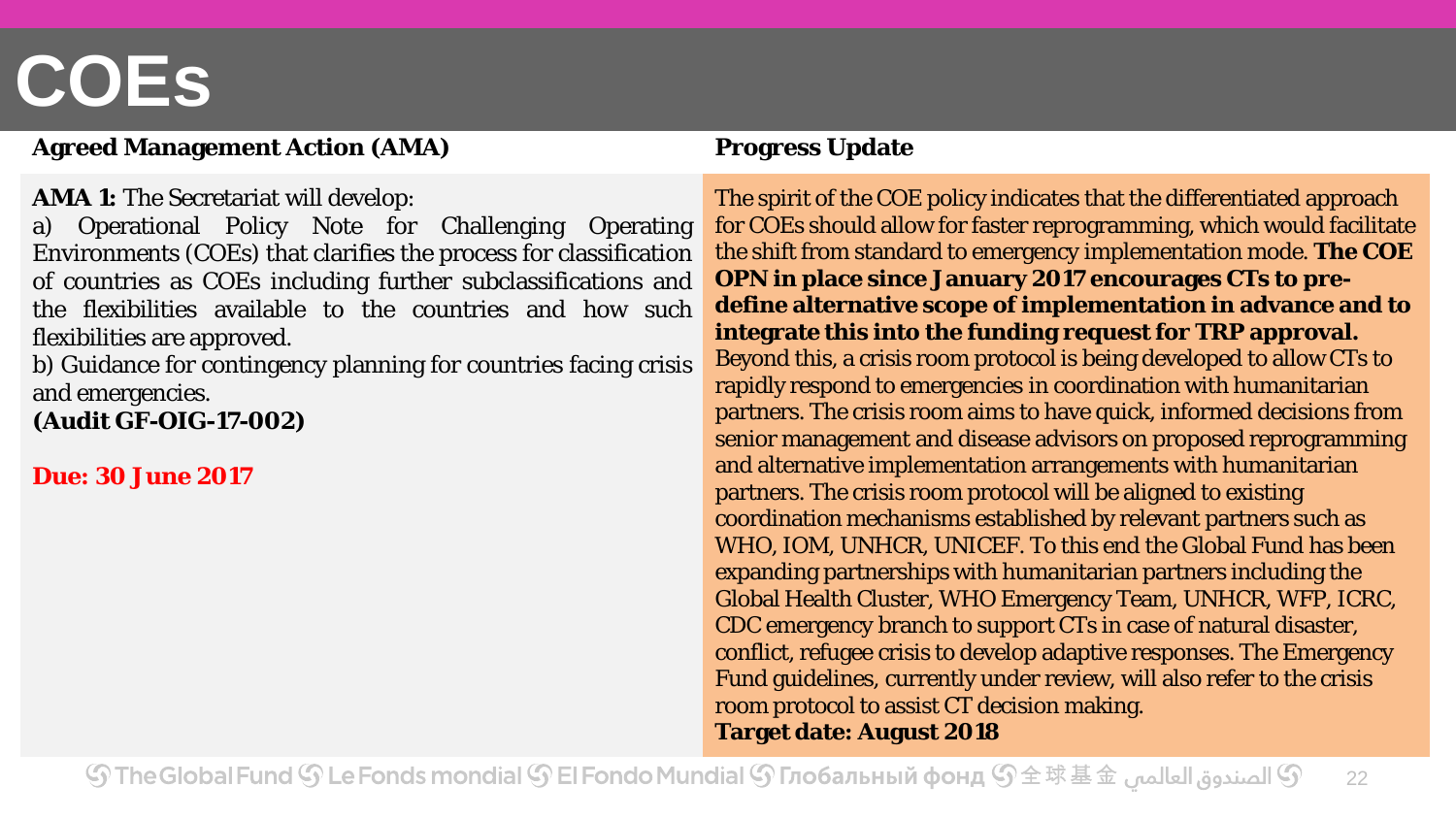# **CCMs**

#### **Agreed Management Action (AMA) Progress Update**

**AMA 2:** The Secretariat will develop a mechanism to strengthen CCM oversight. This will include:

Revising and rolling out the CCM Oversight Guidance Paper to clarify the content and level/extent of oversight expected from CCMs; and analyzing options for enhancing effective engagement of CCM members in oversight, including consideration of annual participation schedules for members, more flexible participation of members in meetings where their skillsets or roles are essential etc. **(Audit GF-OIG-16-004) Due: 30 June 2017**

**AMA 3:** The Secretariat will in collaboration with partners, devise a structured process to evaluate the readiness, willingness, and possible gains for CCMs to identify and prioritize countries that can: partially/ fully integrate some of their functions into national systems or other entities; or enhance their functions beyond Global Fund including areas where the coordinating structures of partners can work together in-country. **(Audit GF-OIG-16-004) Due: 30 Sept. 2016**

The individual actions anticipated under the 4 overdue AMAs from the Audit of the CCM have been **superseded by the CCM Evolution Project**, for which a separate update is being provided to the Committees and Board.

#### **Timeline depends on decisions to be made by Committees and the Board.**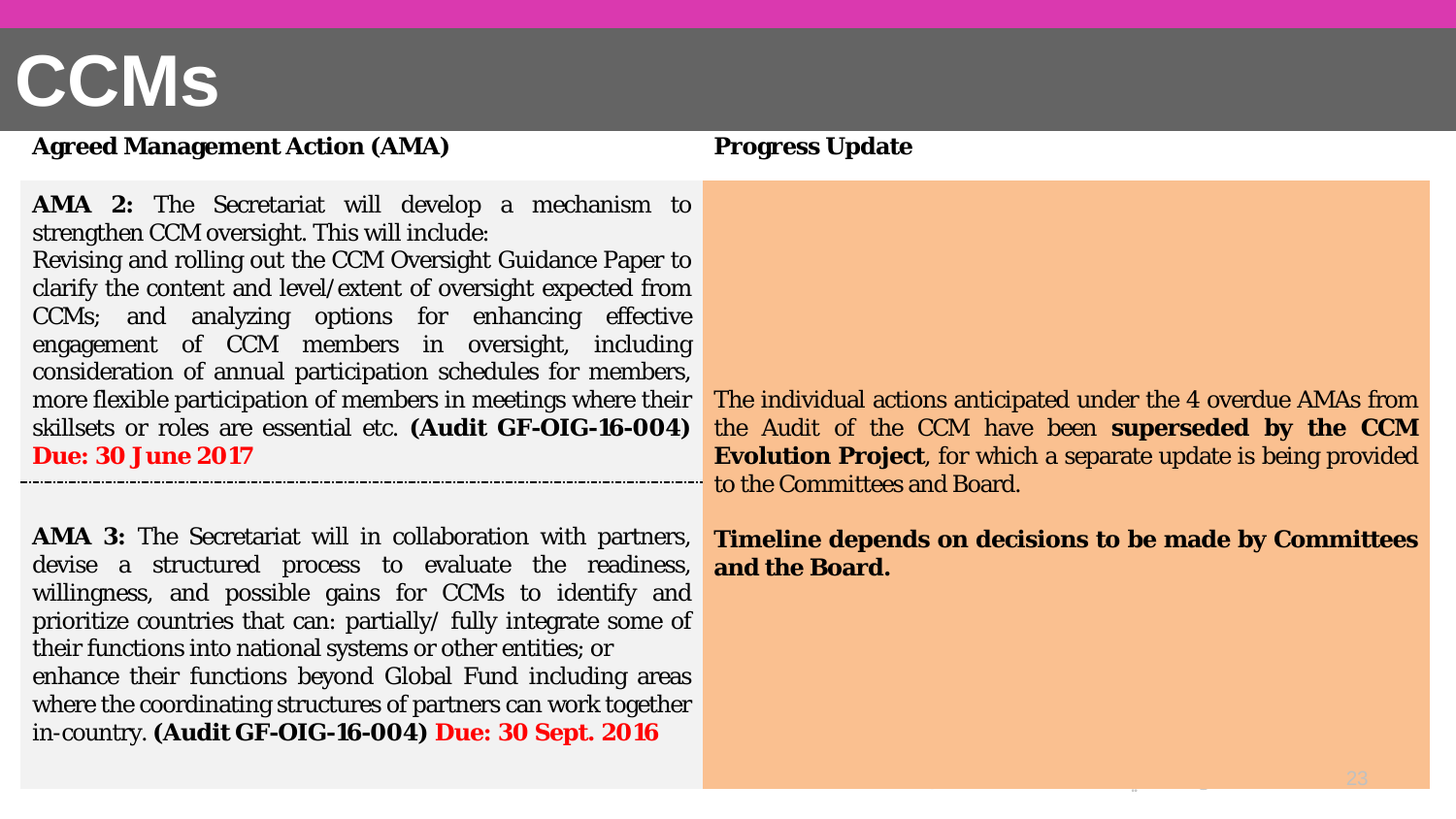## **CCMs**

#### **Agreed Management Action (AMA) Progress Update**

**AMA 4:** The Secretariat will strengthen the management of conflict of interest by developing principles for ethical conduct and integrity in CCM operations, including integrating replicable features from the Global Fund Ethical and Integrity Framework. **(Audit GF-OIG-16-004)**

**AMA 6:** Once the Sustainability and Transition Policy is and the Board approved by the Board, the Secretariat will update the CCM guidelines and procedures to reflect key principles of the policy, including evaluating, on a differentiated basis, the need for continuing CCMs or alternative mechanisms post-transition along with alternative options. **(Audit GF-OIG-16-004) Due: 30 Sept. 2016**

**Due: 30 June 2017** The individual actions anticipated under the 4 overdue AMAs from the Audit of the CCM have been **superseded by the CCM Evolution Project**, for which a separate update is being provided to the Committees and Board.

**Timeline depends on decisions to be made by Committees**

24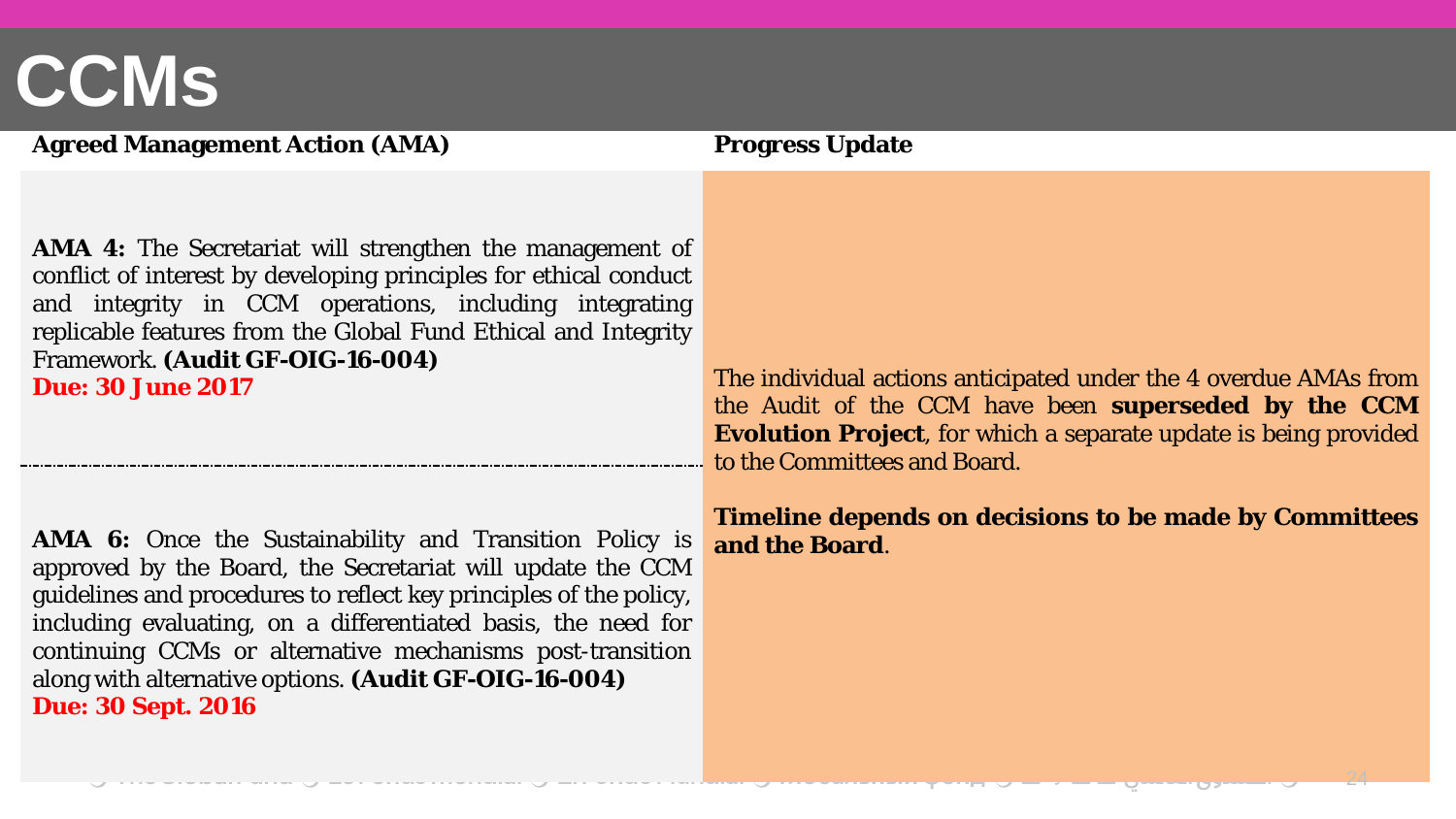# **Shared GMD/FISA**

 $\mathbb G$  الصندوق العالمي  $\mathbb G \oplus \mathbb F$  The Global Fund  $\mathbb G$  Le Fonds mondial  $\mathbb G$  El Fondo Mundial  $\mathbb G$  Глобальный фонд  $\mathbb G \oplus \mathbb R$   $\mathbb H$ 25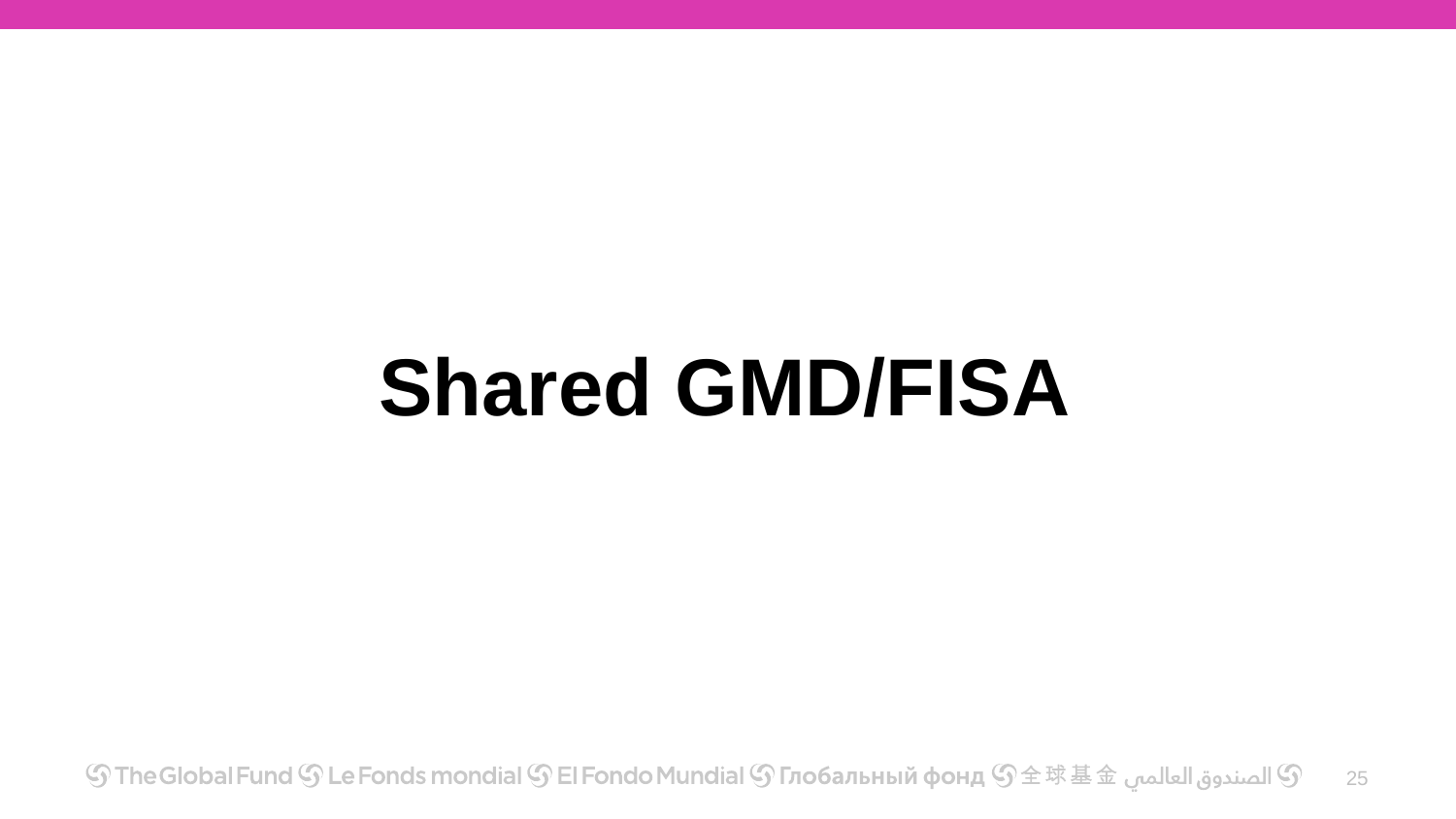# **Grant Closures**

#### **Agreed Management Action (AMA) Progress Update**

**AMA 2:** The Secretariat's financial reporting requirements for implementers will be revised to include cash balance reporting and recoveries at the end of the grant closure period, to ensure compliance with grant closure requirements before administratively closing a grant. **(Audit GF-OIG-16-017)**

**AMA 3:** Grant Management will ensure that a risk based approach is defined and implemented for recording, utilization and transfer or disposal of assets (particularly for those with a long useful life and including but not limited to infrastructure and other equipment). This approach will be embedded into ongoing grant management procedures through additional guidance given to Country Teams to ensure effective asset management for all material assets procured through the Global Fund grants. **(Audit GF-OIG-16-017) Due: 30 September 2017**

**Due: 31 March 2017** Revision to the Operational Policy Note (OPN) on Grant Closures has been **timed to align with development and roll-out of key processes in the new Grant Operating System**, both of which should be completed in coming months.

#### **Target date: June 2018**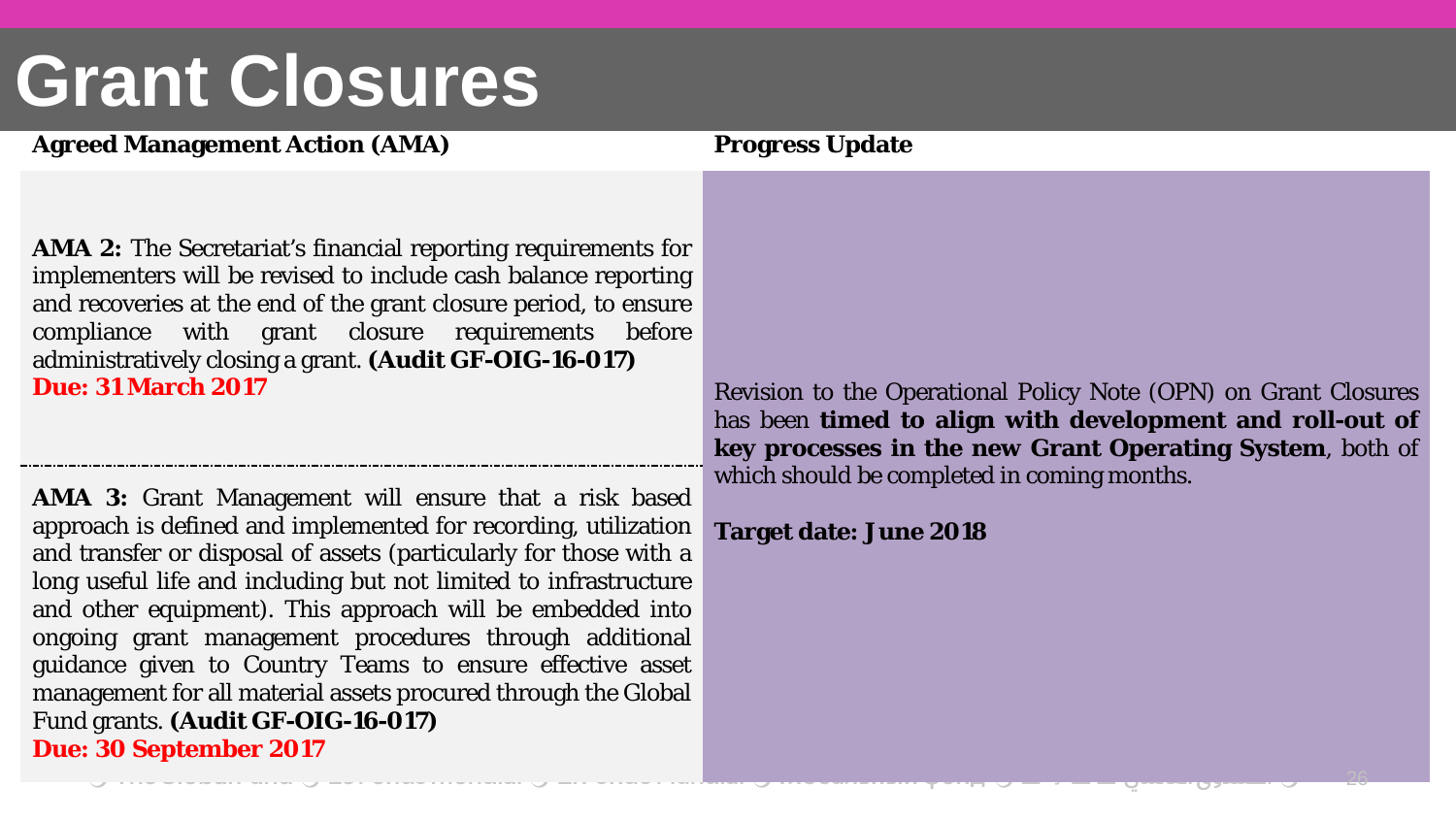# **FISA**

் பெடு De Fonds mondial  $\mathbb S$  El Fondo Mundial  $\mathbb S$  Глобальный фонд  $\mathbb S$ 全球基金 الصندوق العالمبي $\mathbb S$ 27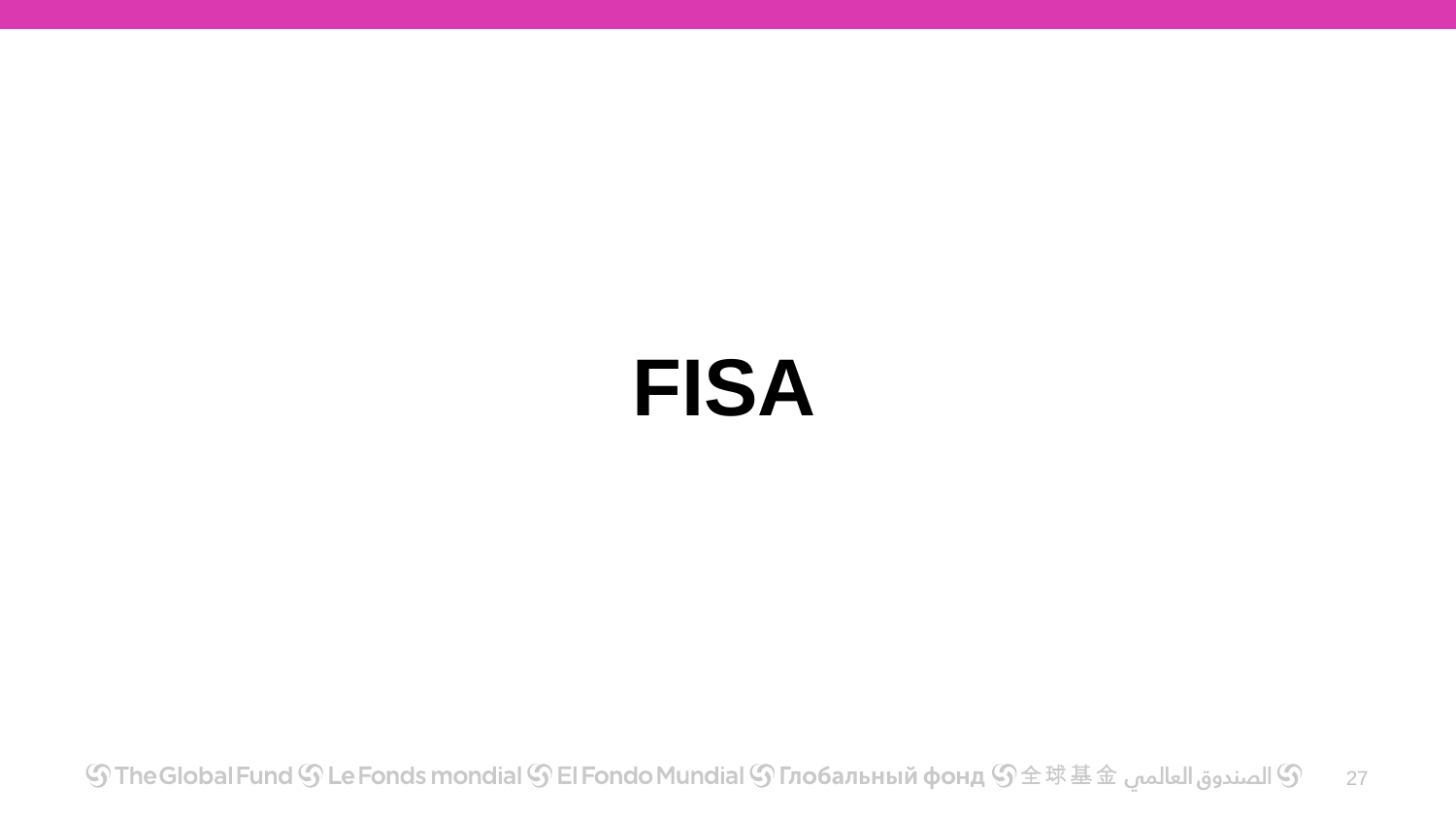# **In-Country Tools**

#### **Agreed Management Action (AMA) Progress Update**

**Recommendation 4:** Audit of the quantification and forecasting arrangements for antiretroviral medicines supported by the Global Fund in six African high-impact countries. In conjunction with the Sourcing Department and in line with the Procurement for Impact project, a platform to automatically aggregate data for the global health product forecast for the three diseases will be implemented. As an intermediate measure of progress, manual aggregation will be completed by 30 September 2014. **(Audit GF-OIG-14-007) Due: 30 September 2015**

OIG team clarified that this AMA requires a systematic process for consolidating health product forecasts, and the AMA can be closed even if the process is manual, but generates desired forecasts. OIG also clarified that the forecasts needed are for health products in Global Fund grants, and not just PPM component. **The two concerned Departments, Sourcing and Supply Chain are currently being reorganized**. This AMA will be addressed following the reorganization.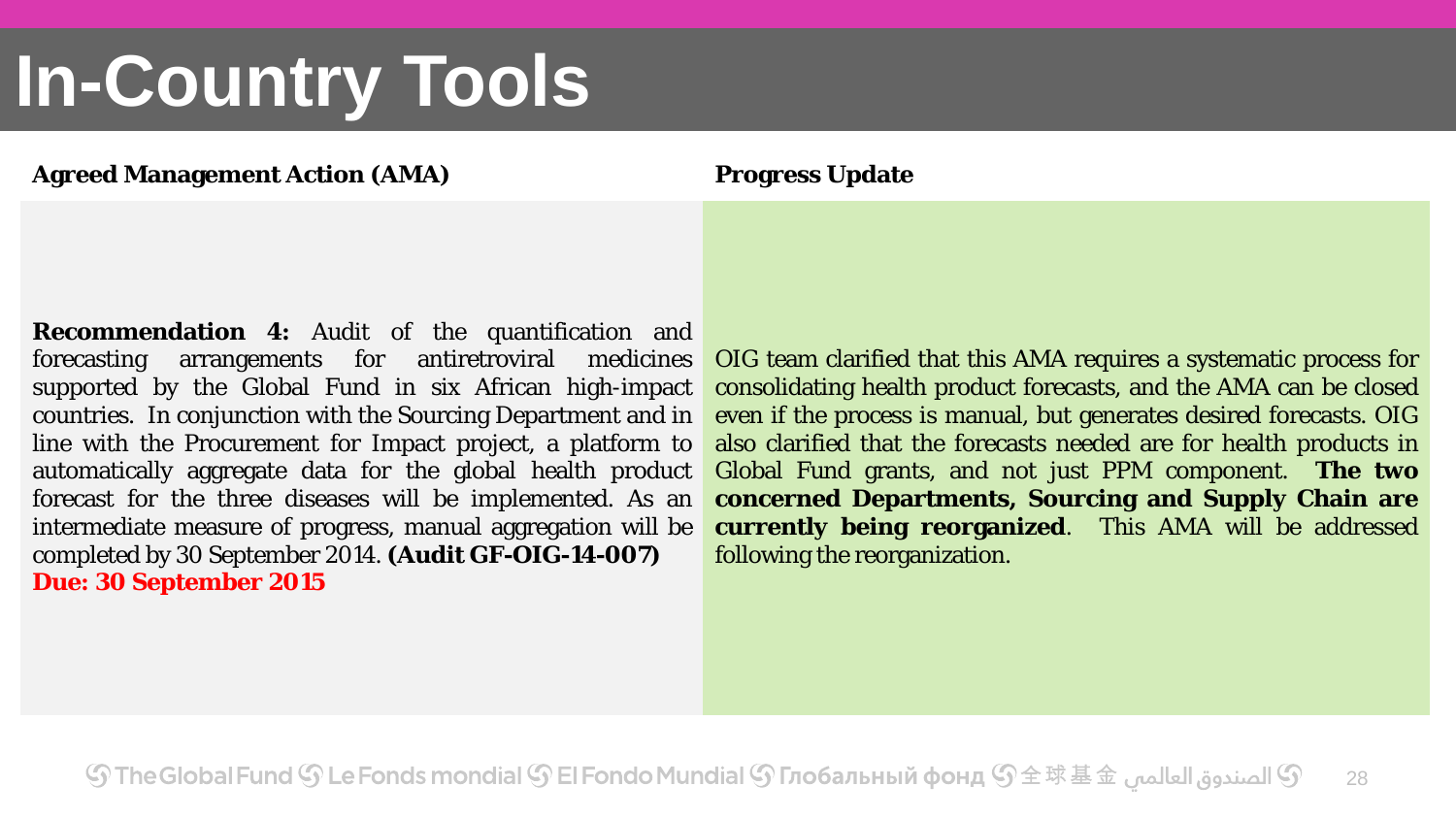# **Sourcing and Information Technology**

#### **Agreed Management Action (AMA) Progress Update**

**AMA 3:** The Secretariat will strengthen the Sourcing Department's operational capacity function to properly support and monitor procurement activities (health and non-health products). In close collaboration with the Grant Management Division, these will include, at a minimum: i. Updating its procurement regulations; ii. Implementing strong financial controls around procurement activities; iii. Defining the methodology and approaches for calculating key performance indicators; iv. Strengthening the Department's capability with regard to non-health products; and v. Implementing an appropriate management information system to capture relevant data and to support its procurement related decision making. A thorough needs analysis to identify the required functionality will be developed and presented to the Management Executive Committee for approval. **(Audit GF-OIG-15-008)**

**Due: 30 September 2015**

**The OIG is currently conducting a follow up audit** to GF-OIG-008. The Audit will update this AMA.

 ${\mathbb S}$  الصندوق العالمي  ${\mathbb S}$  The Global Fund  ${\mathbb S}$  Le Fonds mondial  ${\mathbb S}$  El Fondo Mundial  ${\mathbb S}$  Глобальный фонд  ${\mathbb S}$   $\pm$   $\mathbb R$   $\pm$   $\pm$   $\pm$ 29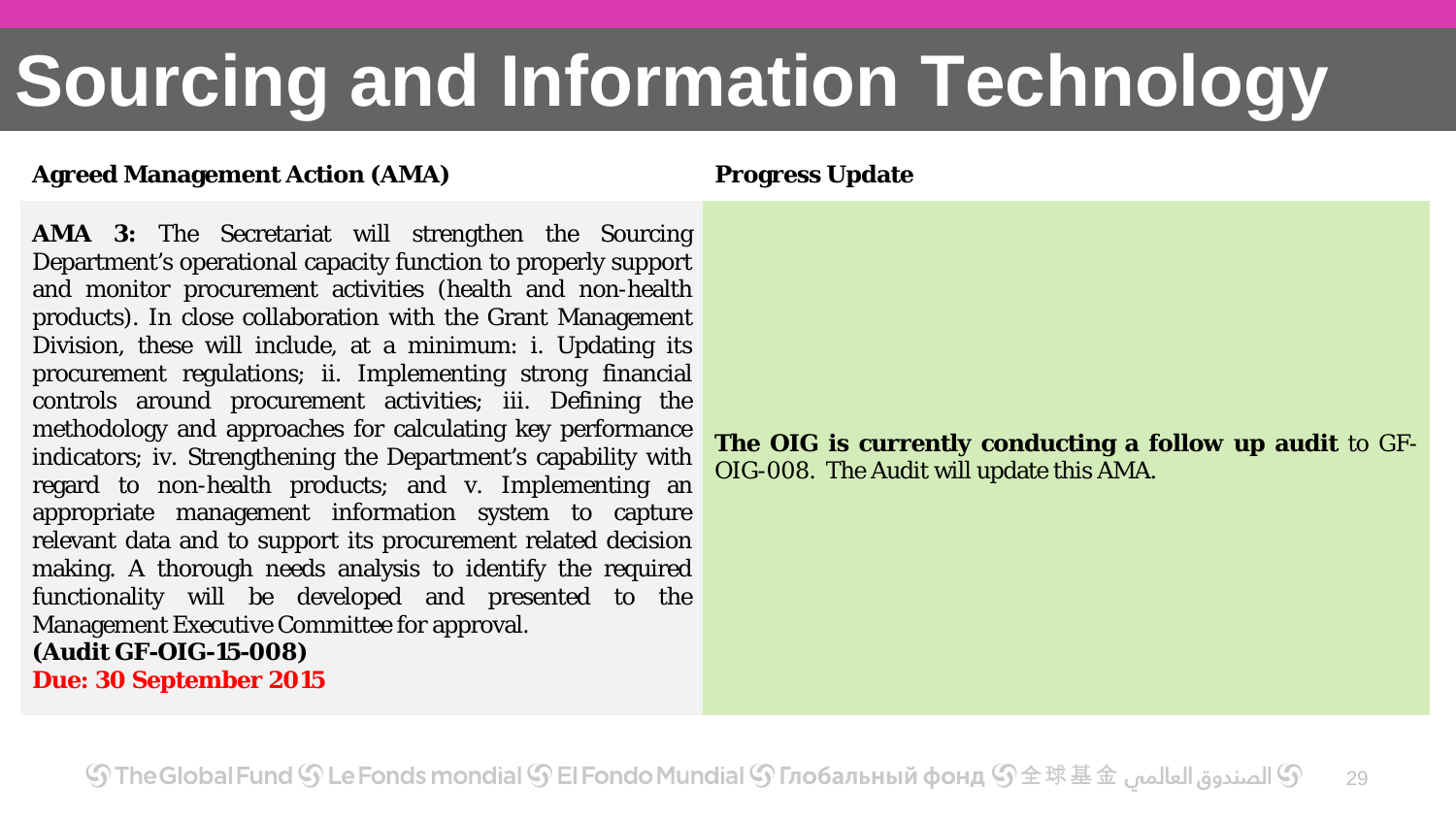# **SIID**

் பெடு De Fonds mondial  $\mathbb S$  El Fondo Mundial  $\mathbb S$  Глобальный фонд  $\mathbb S$ 全球基金 الصندوق العالمبي $\mathbb S$ 30